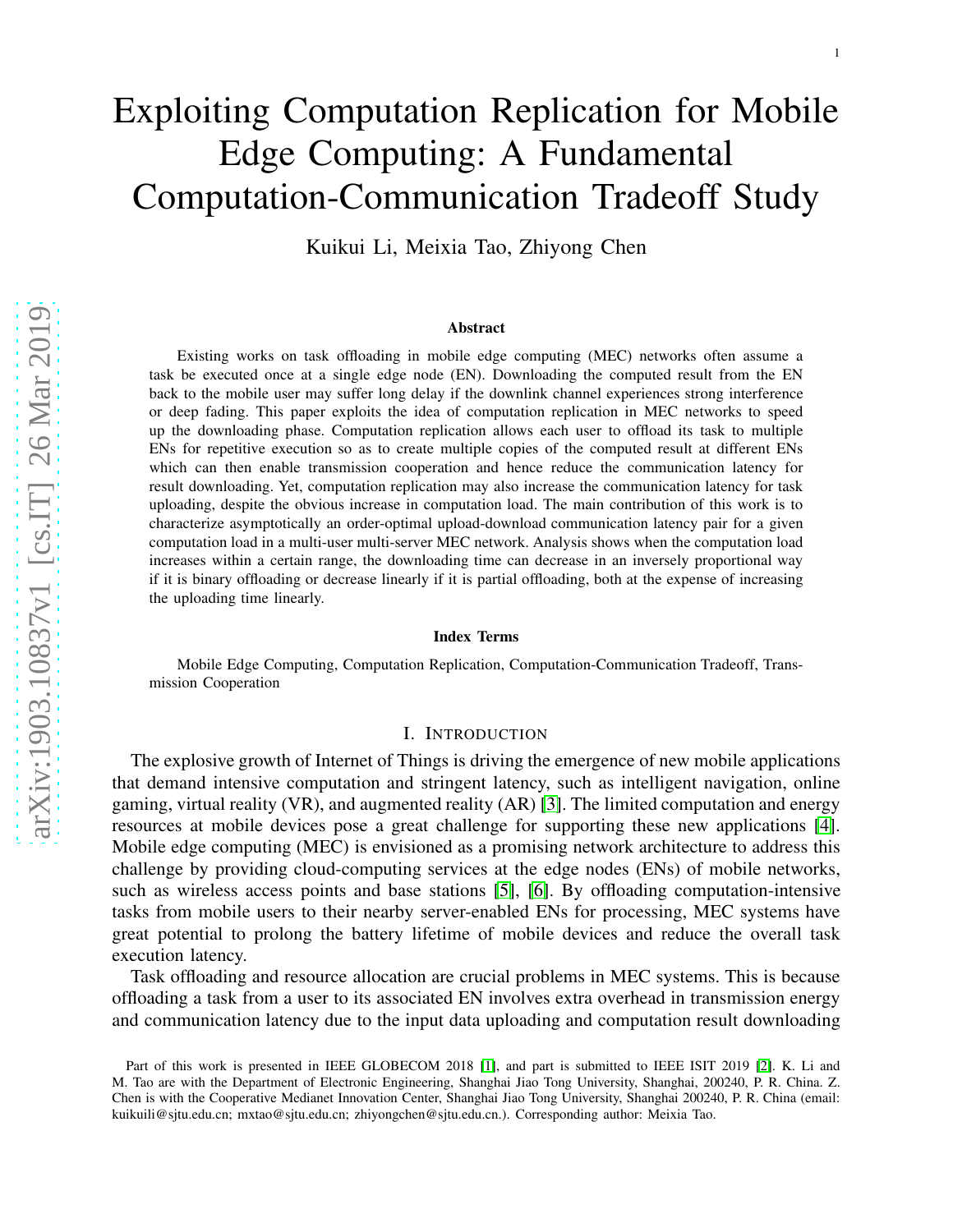[\[7\]](#page-21-6)–[\[9\]](#page-21-7). In the existing literature, the task offloading and resource (both radio resource and computation resource) allocation problems have been studied for single-user single-server MEC systems in [\[10\]](#page-21-8), [\[11\]](#page-21-9), for multi-user single-server MEC systems in [\[12\]](#page-21-10)–[\[19\]](#page-21-11), for single-user multi-server MEC systems in [\[20\]](#page-21-12), and for multi-user multi-server MEC systems in [\[21\]](#page-21-13). These problems are often formulated as minimizing the energy consumption under latency constraints or minimizing the latency subject to energy constraints, so as to strike a good balance between communication efficiency and computation efficiency. The task offloading strategy also depends on whether the task is dividable, known as partial offloading [\[11\]](#page-21-9)–[\[15\]](#page-21-14), or has to be executed as a whole, known as binary offloading [\[16\]](#page-21-15)–[\[21\]](#page-21-13).

Note that in the aforementioned literature [\[10\]](#page-21-8)–[\[21\]](#page-21-13), each task or subtask is executed once at one EN only. As a result, the computed result of the task/subtask being offloaded is only available at one EN without any diversity. Consider the scenario where the downlink channel from the EN to the user experiences deep fading or suffers from strong interference, downloading the computed results back to the user may incur very low transmission rate and consequently cause significantly long delay in completing the overall task. This work aims to address this issue by exploiting computation replication when there are multiple edge servers.

The main idea of computation replication is to let mobile users offload their tasks or subtasks to multiple ENs for repeated execution so as to create multiple copies of the computed result at different ENs which then can enable the multiple ENs to cooperatively transmit the computed result back to users in the downlink. This transmission cooperation can mitigate interferences across users, overcome deep fading, and hence increase the transmission rate of downlink channels. Thus, the downloading time can be reduced. But note that a side effect of replicating tasks on multiple ENs is that it introduces more data traffic in the uplink and hence may increase the uploading time compared with offloading to a single EN. That means computation replication can induce a tradeoff between uploading time and downloading time. Take a 3-user 3-server MEC network for example. First, consider that each user offloads its task to all 3 servers for repeated computing. In the uploading phase, each user takes turn to multicast its task input to all 3 ENs, consuming 3 time slots in total. In the downloading phase, all the ENs have the same message to transmit, and the downlink channel thus becomes a virtual MISO broadcast channel, and all computed results can be delivered to users within 1 time slot by using zero-forcing precoding [\[22\]](#page-21-16). For the baseline scheme where each task is offloaded to an individual EN, both the uplink and downlink channels are 3-user interference channels [\[23\]](#page-21-17). Both task uploading and downloading can be completed within 2 time slots by using interference alignment. It is seen that by computation replication, the downloading time is reduced from 2 time slots to 1 time slot while the uploading time is increased from 2 time slots to 3 time slots. For those computation tasks whose output data size is much larger than the input data size or the input data size is negligible, computation replication can bring significant benefits in reducing the overall communication latency. In general, computation replication should be carefully chosen by considering the balance between upload and download times, despite the obvious increase in the computation load.

Computation replication, i.e., replicating a task on multiple servers, has already demonstrated significant advantages in modern computer systems. It can mitigate the random server straggling and thus reduce the task service delay in queuing systems [\[24\]](#page-21-18)–[\[26\]](#page-21-19). It can also create coded multicasting for data shuffling and thus reduce the communication load in distributed computing frameworks, like MapReduce and Spark [\[27\]](#page-21-20), [\[28\]](#page-22-0). Our work is an attempt to exploit this idea of computation replication in MEC systems to enable the transmission cooperation for speeding up the computed result downloading. To our best knowledge, the only work that uses the similar idea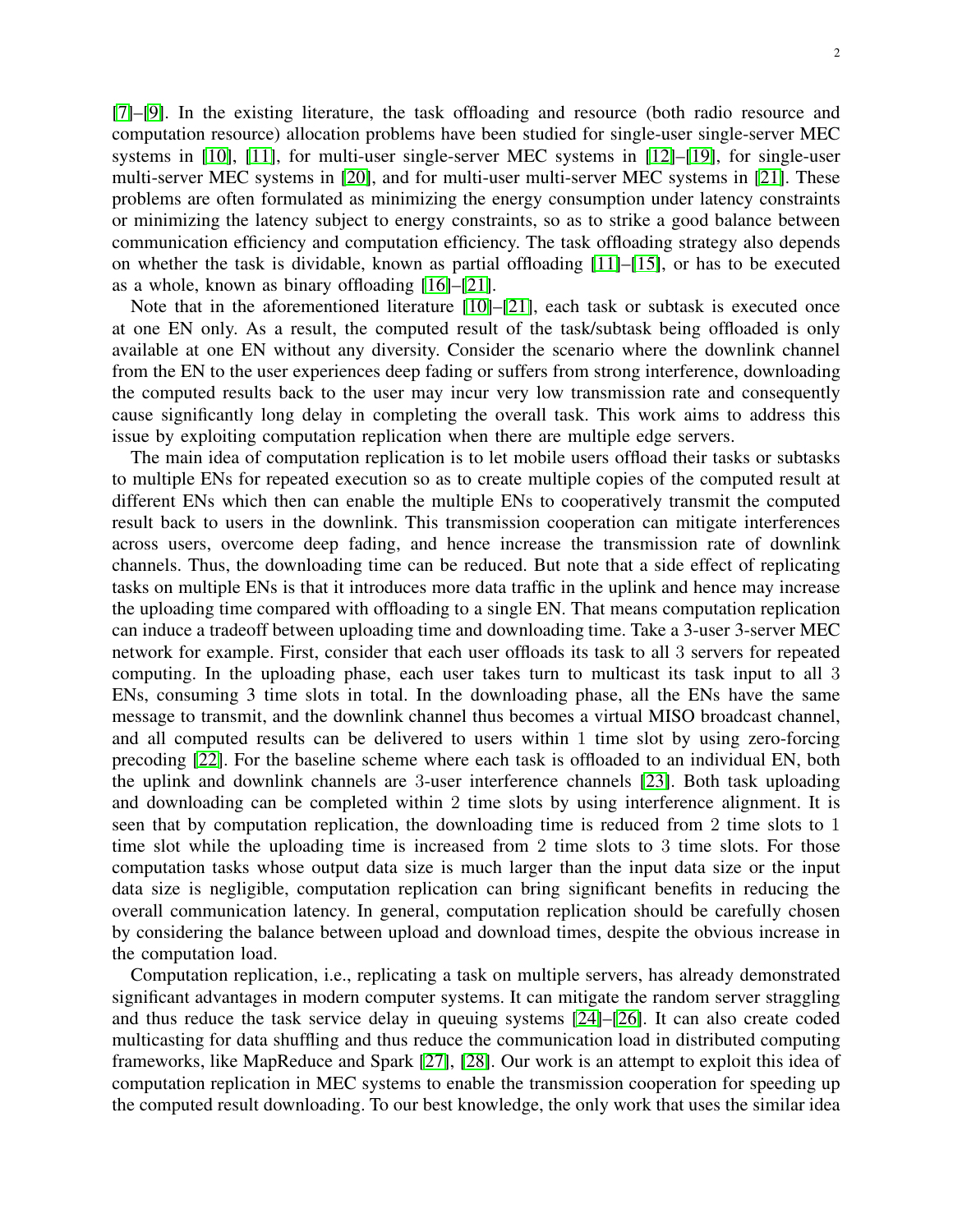of computation replication to enable transmission cooperation for computed result downloading in MEC systems is [\[29\]](#page-22-1). However, [\[29\]](#page-22-1) relies on a strong assumption that the computation functions are linear so that the tasks can be executed on some linear combinations of the inputs, i.e., coded input, and then the computed coded outputs on all ENs are utilized to zero-force the downlink interference at each user. In addition, the work [\[29\]](#page-22-1) ignores the task uploading phase.

In this work, we exploit computation replication in a general multi-user multi-server MEC system with general computation function. Unlike [\[29\]](#page-22-1), the transmission cooperation in the downlink enabled by computation replication does not assume linearity of the computation function. It relies purely on the replication of the computed result of each individual task at multiple ENs. Moreover, we consider both task uploading and results downloading and adopt the upload-download latency pair as the performance metric. In specific, we consider an MEC network, where a set of  $N$  mobile users offload their tasks to a set of  $M$  computing-enabled ENs. Each task has an input data and an output data. We define the *computation load* r as the average number of ENs to compute a task, i.e., the degrees of replication for executing a task. The *communication latency* is defined as the upload-download time pair, denoted as  $(\tau^u, \tau^d)$ . A fundamental question we would like to address is: *Given a computation load* r*, what is the minimum achievable communication latency boundary*  $(\tau^u(r), \tau^d(r))$ ?

Our work attempts to address the above question for a general MEC network with any  $M \ (\geq 2)$  ENs and any  $N \ (\geq 2)$  users, in both binary and partial offloading cases from an information-theoretic perspective. We reveal a fundamental tradeoff between computation load and communication latency, and also present the uploading time and downloading time tradeoff.

We first consider binary offloading where the computation tasks are not dividable. We propose a task assignment scheme where each task is offloaded to  $r$  different ENs for repeated computing, and each EN has an even assignment of  $\frac{Nr}{M}$  tasks. By utilizing the duplicated computation results on multiple ENs, transmission cooperation in the form of interference neutralization can be exploited in the data downloading phase. We characterize the communication latency by the pair of the normalized uploading time (NULT)  $\tau^u(r)$  and normalized downloading time (NDLT)  $\tau^d(r)$ . The main distinction in the communication latency  $(\tau^u(r), \tau^d(r))$  analysis lies at the degree of freedom (DoF) analysis of the so-called circular cooperative interference-multicast channels. We obtain the optimal per-receiver DoF for the uplink channel, and an order-optimal per-receiver DoF for the downlink channel. Based on these DoF regions, we then develop an order-optimal achievable communication latency pair at any integer computation load. In particular, the NULT is exactly optimal and the NDLT is within a multiplicative gap of 2 to the optimum. We show that the NDLT is an *inversely proportional function* of the computation load in the interval  $\frac{MN}{M+N} \le r \le M$ , which presents the *computation-communication tradeoff*. We also reveal that the decrease of NDLT is at the expense of increasing the NULT linearly, which forms another NULT-NDLT tradeoff. Part of this result is submitted to IEEE ISIT 2019 [\[2\]](#page-21-5).

Next, we consider partial offloading where each task can be divided arbitrarily. We propose a task partition scheme where the task generated by each user is partitioned into  $\binom{M}{r}$  subtasks, and each is offloaded to a distinct subset of r ENs chosen from the total M ENs for repeated computing. The uplink is formed as the X-multicast channel whose optimal per-receiver DoF is obtained. The downlink is the cooperative X channel, and an achievable per-receiver DoF is derived with order optimality. We thus develop an order-optimal achievable communication latency pair at any given computation load, and both the achievable NULT and NDLT are within multiplicative gaps of 2 to their lower bounds. Moreover, the NDLT *decreases linearly* with the computation load in the interval  $1 \leq r \leq \min\{M,N\}$ , which is also at the expense of increasing the NULT linearly. Part of this result is presented in [\[1\]](#page-21-4).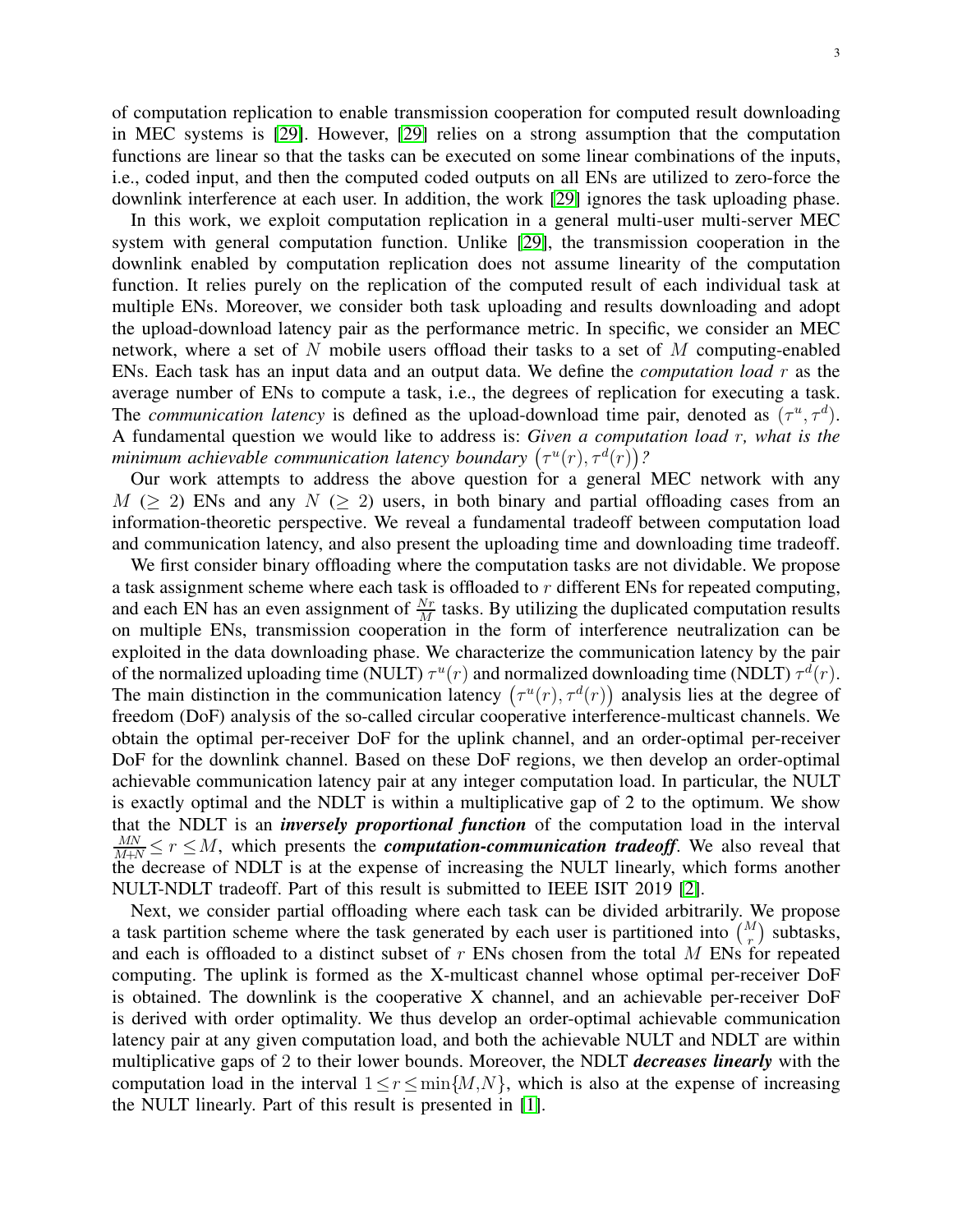

<span id="page-3-1"></span>Fig. 1. A multi-user multi-server MEC network.

The rest of this paper is organized as follows. Section [II](#page-3-0) presents the problem formulation and definitions. The computation-communication tradeoffs are presented in Section [III](#page-5-0) for binary offloading and Section [IV](#page-12-0) for partial offloading. The conclusions are drawn in Section [V.](#page-17-0)

Notations:  $\mathbb C$  denotes the set of complex numbers.  $\mathbb Z^+$  denotes the set of positive integers.  $(\cdot)^T$  denotes the transpose. K denotes the set of indexes  $\{1, 2, \dots, K\}$ .  $[r]$  denotes the largest integer no greater than r while  $[r]$  denotes the minimum integer no smaller than r.  $|\Phi|$  denotes the cardinality of set  $\Phi$ . [a] denotes the set of integers  $\{1, 2, \dots, a\}$ . [a : b] denotes the set of integers  $\{a, a+1, \dots, b\}$ .  $(x^j)_{j=1}^L$  denotes the vector  $(x_1, x_2, \dots, x_L)^T$ .  $\{U_j : j \in [a]\}$  denotes the set  $\{U_1, U_2, \dots, U_a\}.$ 

## II. PROBLEM FORMULATION

# <span id="page-3-0"></span>*A. MEC Network Model*

We consider an MEC network consisting of  $M$  single-antenna ENs and  $N$  single-antenna users, as shown in Fig. [1.](#page-3-1) Each EN is equipped with a computing server and they all communicate with all users via a shared wireless channel. Denote by  $\mathcal{M} = \{1, 2, ..., M\}$  the set of ENs and  $\mathcal{N} = \{1, 2, \ldots, N\}$  the set of users. The communication link between each EN and each user experiences both channel fading and an additive white Gaussian noise. Let  $h_{ij}(g_{ji})$  denote the uplink (downlink) channel fading from user  $j \in \mathcal{N}$  (EN  $i \in \mathcal{M}$ ) to EN  $i \in \mathcal{M}$  (user  $j \in \mathcal{N}$ ). It is assumed to be independent and identically distributed (i.i.d.) as some continuous distribution.

The network is time-slotted. At each time slot, each user generates an independent computation task to be offloaded to the ENs for execution. The computation task on each user j, for  $j \in \mathcal{N}$ , is characterized by the input data to be computed, denoted as  $W_j$ , with size  $|W_j| = L$  bits, the computed output data, denoted as  $W_j$ , with size  $|\overline{W}_j| = L$  bits<sup>1</sup>. We consider both binary and partial computation task offloading models. Binary offloading requires a task to be executed as a whole. Partial offloading, on the other hand, allows a task to be partitioned into multiple modules and executed in different nodes in a distributed manner. While binary offloading is suitable for simple tasks that are tightly integrated in structure and are not separable, partial offloading is more suitable for data-oriented applications that can be separated into multiple parts and executed in distributed nodes in parallel, such as image processing, voice-to-text conversion, and components rendering in 360◦ VR video display. For partial offloading, it is further assumed that the task partition is exclusive without intra-task or inter-task coding and the computed output size of each subtask is proportional to its corresponding input data size.

<sup>&</sup>lt;sup>1</sup>Here the equal size for both input data and output data from all tasks is assumed for analytical tractability. In the general case when each task has a distinct input or output data size, the problem may not be tractable.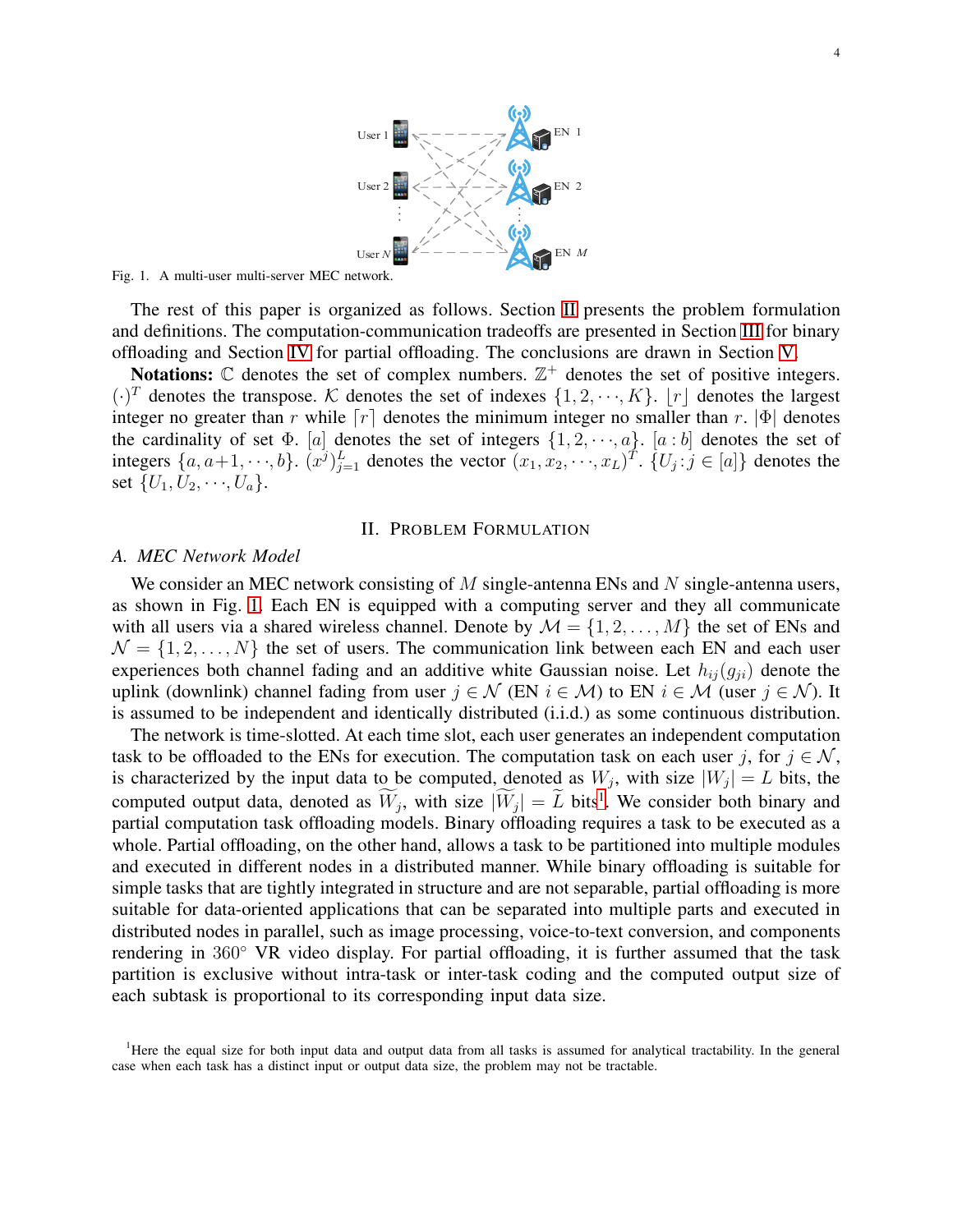## *B. Task Offloading Procedure*

Before the task offloading procedure begins, the system needs to decide which EN or which set of ENs should each task (for binary offloading) or subtask (for partial offloading) be assigned to for execution. We denote by  $W_{j,\Phi}$  the part of task j that is assigned exclusively to the set of ENs  $\Phi \subseteq M$  for computation with repetition order  $|\Phi|$ . Every task must be computed. Thus, for  $\forall j \in \mathcal{N}$ , we have  $\bigcup W_{j,\Phi} = W_j$ , and  $W_{j,\Phi} \cap W_{j,\Psi} = \emptyset$  for  $\forall \Psi \neq \Phi$ . By such task assignment, the set of tasks or subtasks to be computed at each EN  $i \in \mathcal{M}$  can be denoted as  $\{W_{j,\Phi} : \forall \Phi \supseteq \{i\}, \forall j \in \mathcal{N}\}.$ 

<span id="page-4-0"></span>**Definition 1.** *For a given task assignment scheme*  $\{W_{i,\Phi}\}\$ *, the computation load* r,  $1 \le r \le M$ *, is defined as the total number of task input bits computed at all the* M *ENs, normalized by the total number of task input bits from all the* N *users, i.e.,*

$$
r \triangleq \frac{\sum\limits_{i \in \mathcal{M}} \sum\limits_{j \in \mathcal{N}} \sum\limits_{\Phi:i \in \Phi} |W_{j,\Phi}|}{NL}.
$$
 (1)

Similar to [\[27\]](#page-21-20), the computation load  $r$  can be interpreted as the average number of ENs to compute each task (for binary offloading) or each input bit (for partial offloading) and hence is a measure of computation repetition.

Given a feasible task assignment strategy  $\{W_{j,\Phi}\}\$ , the overall offloading procedure contains two communication phases, an input data uploading phase and an output data downloading phase.

*1) Uploading phase:* Each user j employs an encoding function to map its task inputs  $W_j$ and channel coefficients  $\mathbf{H} \triangleq [h_{ij}]_{i \in \mathcal{M}, j \in \mathcal{N}}$  to a length- $T^u$  codeword  $\mathbf{X}_j \triangleq (X_j(t))_{t=1}^{T^u}$ , where  $X_j(t) \in \mathbb{C}$  is the transmitted symbol at time  $t \in [T^u]$ . Each codeword has an average power constraint of  $P_u$ , i.e.,  $\frac{1}{T^u}||\mathbf{X}_j|| \leq P_u$ . Then, the received signal  $Y_i(t) \in \mathbb{C}$  of each EN i at time  $t \in [T^u]$  is given by

$$
Y_i(t) = \sum_{j \in \mathcal{N}} h_{ij}(t) X_j(t) + Z_i(t), \quad \forall i \in \mathcal{M},
$$
\n(2)

where  $Z_i(t) \sim \mathcal{CN}(0, 1)$  is the noise at EN i. Each EN i uses a decoding function to map received signals  $(Y_i(t))_{t=1}^{T_u}$  and channel coefficients H to the estimate  $\{\hat{W}_{j,\Phi} : \forall j \in \mathcal{N}, \forall \Phi \supseteq {\{i\}}\}$  of its assigned task inputs  $\{W_{j,\Phi} : \forall j \in \mathcal{N}, \forall \Phi \supseteq \{i\}\}\.$  The error probability is given by

$$
P_e^u = \max_{i \in \mathcal{M}} \ \mathbb{P}\left(\bigcup_{j \in \mathcal{N}, \Phi \supseteq \{i\}} \left\{\hat{W}_{j, \Phi} \neq W_{j, \Phi}\right\}\right). \tag{3}
$$

*2) Downloading phase:* After receiving the assigned task input data and executing them at the server, each EN i obtains the output data of its assigned tasks,  $\left\{ \widetilde{W}_{j,\Phi} : \forall j \in \mathcal{N}, \forall \Phi \supseteq \{i\} \right\}$ , and begins to transmit these computed results back to users. The computed results downloading is similar to the task uploading operation. Briefly, each EN maps the task outputs  $\widetilde{W}_{j,\Phi}$ :  $\forall j \in \mathcal{N}, \forall \Phi \supseteq \{i\}$  and channel coefficients  $\mathbf{G} \triangleq [g_{ji}]_{j \in \mathcal{N}, i \in \mathcal{M}}$  into a codeword of block length  $T<sup>d</sup>$  over the downlink interference channel, with an average power constraint of  $P_d$ . Each user j decodes its desired task output data  $W_j$  from its received signals and obtains the estimate  $\hat{\widetilde{W}}_j$ . The error probability is given by

$$
P_e^d = \max_{j \in \mathcal{N}} \ \mathbb{P}\left(\widehat{\widetilde{W}}_j \neq \widetilde{W}_j\right). \tag{4}
$$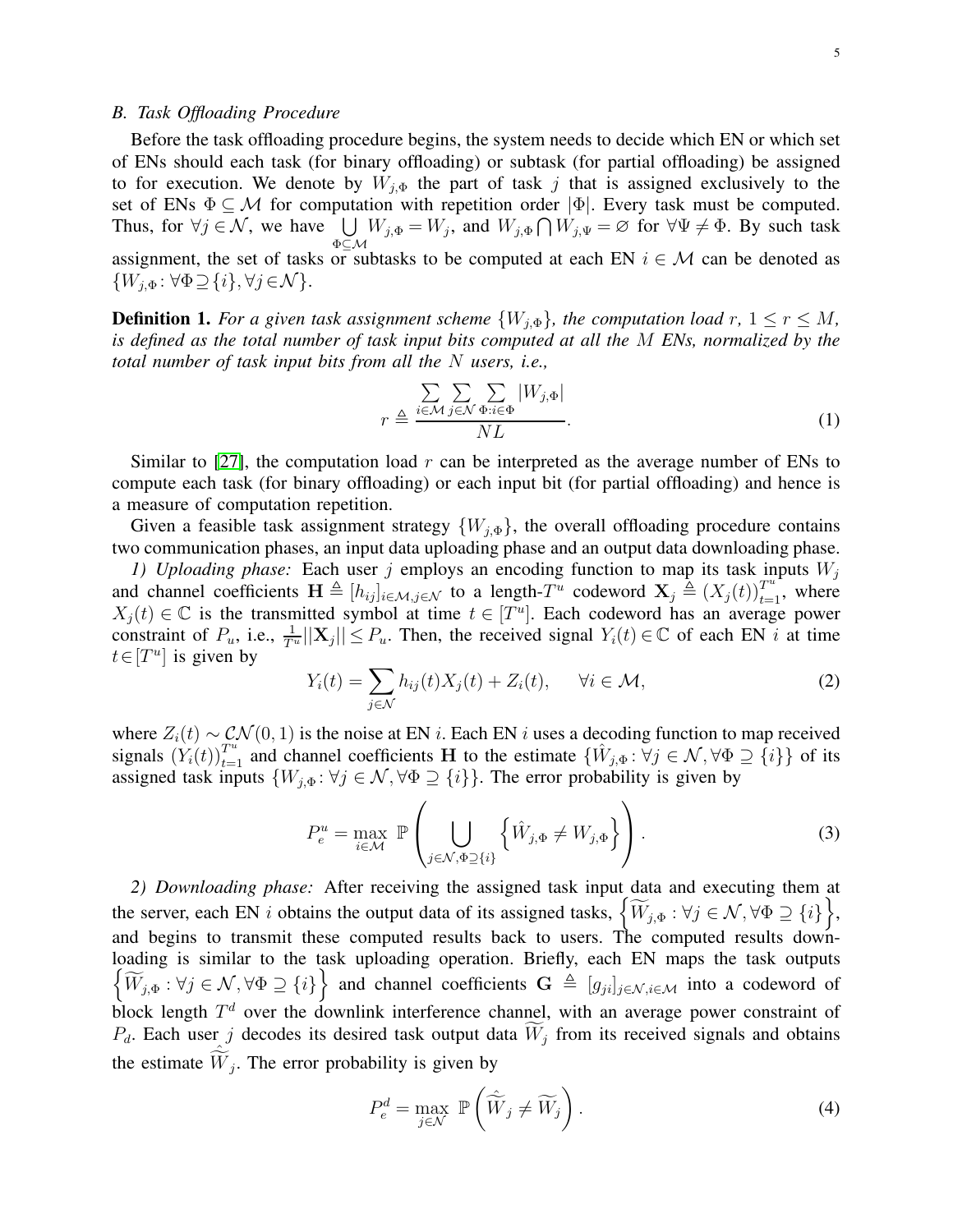A task offloading policy with computation load r, denoted as  $( \{W_{j,\Phi}\}, (L,\widetilde{L}), r \} )$ , consists of a sequence of task assignment schemes  $\{W_{j,\Phi}\}\$ , task input uploading schemes with time  $T^u$ , and task output downloading schemes with time  $T<sup>d</sup>$ , indexed by the task input and output data size pair  $(L, \tilde{L})$ . It is said to be feasible when the error probabilities  $P_e^u$  and  $P_e^d$  approach to zero when  $L \to \infty$  and  $\widetilde{L} \to \infty$ .

# *C. Performance Metric*

We characterize the performance of the considered MEC network by the computation load  $r$ as well as the asymptotic communication time for task input uploading and output downloading.

<span id="page-5-2"></span>Definition 2. *The normalized uploading time (NULT) and normalized downloading time (NDLT) for a given feasible task offloading policy with computation load* r *are defined, respectively, as*

$$
\tau^{u}(r) \triangleq \lim_{P_{u} \to \infty} \lim_{L \to \infty} \frac{\mathbb{E}_{\mathbf{H}}[T^{u}]}{L/\log P_{u}},
$$
\n(5)

$$
\tau^{d}(r) \triangleq \lim_{P_d \to \infty} \lim_{\widetilde{L} \to \infty} \frac{\mathbb{E}_{\mathbf{H}}[T^d]}{\widetilde{L}/\log P_d}.
$$
\n(6)

Further, the minimum NULT and NDLT are defined, respectively, as

 $\tau^{u^*}(r) \triangleq \inf \{ \tau^u(r) : \forall \tau^u(r) \text{ is achievable at the computation load } r \},$  (7)

$$
\tau^{d^*}(r) \triangleq \inf \{ \tau^d(r) : \forall \tau^d(r) \text{ is achievable at the computation load } r \}. \tag{8}
$$

Note that  $L/\log P_d$  (or  $\widetilde{L}/\log P_d$ ) is the reference time to transmit the input (or output) data of  $L$  (or  $\tilde{L}$ ) bits for one task in a Gaussian point-to-point baseline system in the high SNR regime. Thus, an NULT (or NDLT) of  $\tau^{u^*}(r)$  (or  $\tau^{d^*}(r)$ ) indicates that the time required to upload (or download) the tasks of all users is  $\tau^{u^*}(r)$  (or  $\tau^{d^*}(r)$ ) times of this reference time period.

**Definition 3.** A communication latency pair  $(\tau^u(r), \tau^d(r))$  at a computation load r is said to *be achievable if there exists a feasible task offloading policy*  $({W_{j,\Phi}}), (L, \tilde{L}), r)$ . The optimal *communication latency region is the closure of the set of all achievable communication latency* pairs  $\{(\tau^u(r), \tau^d(r)\}\)$  at all possible computation load r's, i.e.,

$$
\mathscr{T} \triangleq closure\left\{ \left( \tau^u(r), \tau^d(r) \right) : \forall \left( \tau^u(r), \tau^d(r) \right) \text{ is achievable, } \forall r \in [1, M] \right\}. \tag{9}
$$

<span id="page-5-0"></span>Our goal is to characterize the optimal communication latency pair at any given computation load r for both binary offloading and partial offloading.

# III. COMMUNICATION LATENCY ANALYSIS FOR BINARY OFFLOADING

In this section, we present the analysis of the optimal communication latency pair at any given computation load, including both achievable scheme and converse, for binary offloading.

#### *A. Main Results*

<span id="page-5-1"></span>**Theorem 1.** (Achievable result). An achievable communication latency pair  $(\tau_a^u(r), \tau_a^d(r))$  at an *integer computation load*  $r \in [M]$ *, for binary task offloading in the MEC network with* M *ENs*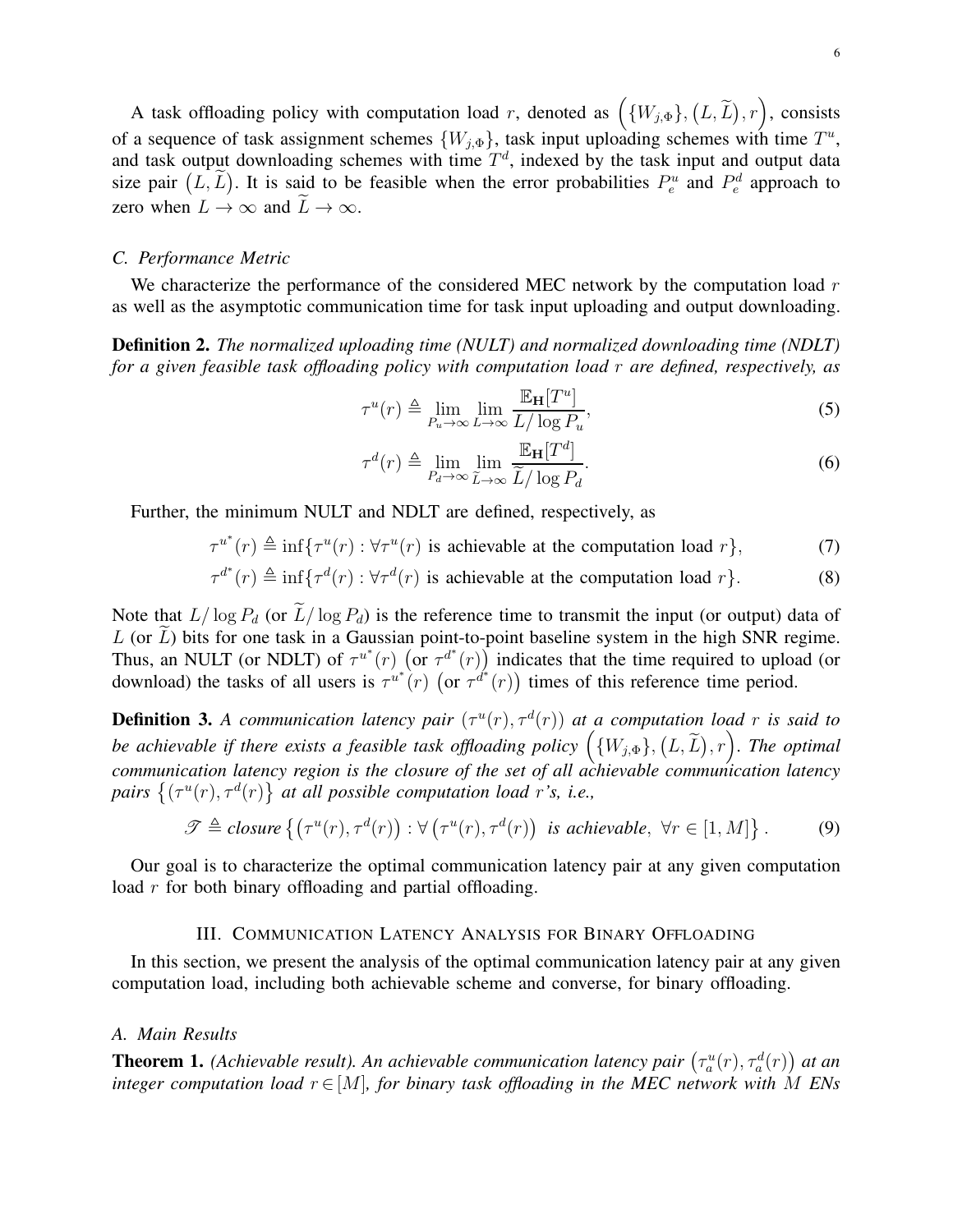<span id="page-6-2"></span>



<span id="page-6-1"></span>Fig. 2. The inner bound and outer bound of the optimal communication latency region for binary offloading. At a given integer computation load  $r \in [M]$ , the achievable NULT is optimal while the gap of NDLT is within 2.

*and* N *users, is given by*

<span id="page-6-5"></span>
$$
\tau_a^u(r) = \min\left\{1 + \frac{Nr}{M}, N\right\},\tag{10}
$$

<span id="page-6-3"></span>
$$
\tau_a^d(r) = \min\left\{1 + \frac{N}{M}, \frac{N}{r}\right\},\tag{11}
$$

when  $\frac{N}{M} \in \mathbb{Z}^+$ . If  $\frac{N}{M}$  is not an integer, one can always find two integers  $\delta_1$  and  $\delta_2$  so that  $\frac{N+\delta_1}{M-\delta_2}$  is *the closest integer to*  $\frac{N}{M}$  *and the above results still hold by adding*  $\delta_1$  *more users and deactivating*  $\delta_2$  *ENs.* 

We prove the achievability of Theorem [1](#page-5-1) in Section [III-B.](#page-7-0)

<span id="page-6-0"></span>**Theorem 2.** (Converse). The optimal communication latency pair  $(\tau^{u^*}(r), \tau^{d^*}(r))$  at any given *computation load*  $r \in \{r : \sum_{i \in \mathcal{M}} a_i = Nr, a_i \in [0:N], \forall i \in \mathcal{M}\}$ , for binary task offloading in the *MEC network with* M *ENs and* N *users, is lower bounded by*

$$
\tau^{u^*}(r) \ge \min\left\{1 + \frac{Nr}{M}, N\right\},\tag{12}
$$

$$
\tau^{d^*}(r) \ge \frac{N}{\min\{M, N\}}.\tag{13}
$$

Based on Theorem [1](#page-5-1) and Theorem [2,](#page-6-0) we can obtain an inner bound denoted as  $\mathcal{T}_{in}$  and an outer bound denoted as  $\mathcal{T}_{out}$ , respectively, of the optimal communication latency region by collecting the latency pairs  $(\tau^u(r), \tau^d(r))$  at all the considered computation loads r's. Fig. [2](#page-6-1) shows the bounds in the MEC networks with  $M = N \in \{3, 10\}.$ 

<span id="page-6-4"></span>**Corollary 1.** *(Optimality). At an integer computation load*  $r \in [M]$ *, the achievable NULT in (10) is optimal, and the achievable NDLT in [\(11\)](#page-6-3) is within a multiplicative gap of* 2 *to its minimum.*

The proof for Theorem [2](#page-6-0) and Corollary [1](#page-6-4) is given in Section [III-C.](#page-9-0)

Now, we demonstrate how the computation load  $r$  affects the achievable communication latency  $(\tau_a^u(r), \tau_a^d(r))$ . By discussing the min function terms in [\(10\)](#page-6-2) and [\(11\)](#page-6-3), we have the monotonicity of the achievable computation-communication function  $(\tau_a^u(r), \tau_a^d(r))$ :

• The NULT  $\tau_a^u(r)$  increases strictly with the computation load r for  $1 \le r \le M - \frac{M}{N}$  $\frac{M}{N}$ , and then keeps a constant N for  $M - \frac{M}{N} \le r \le M$ .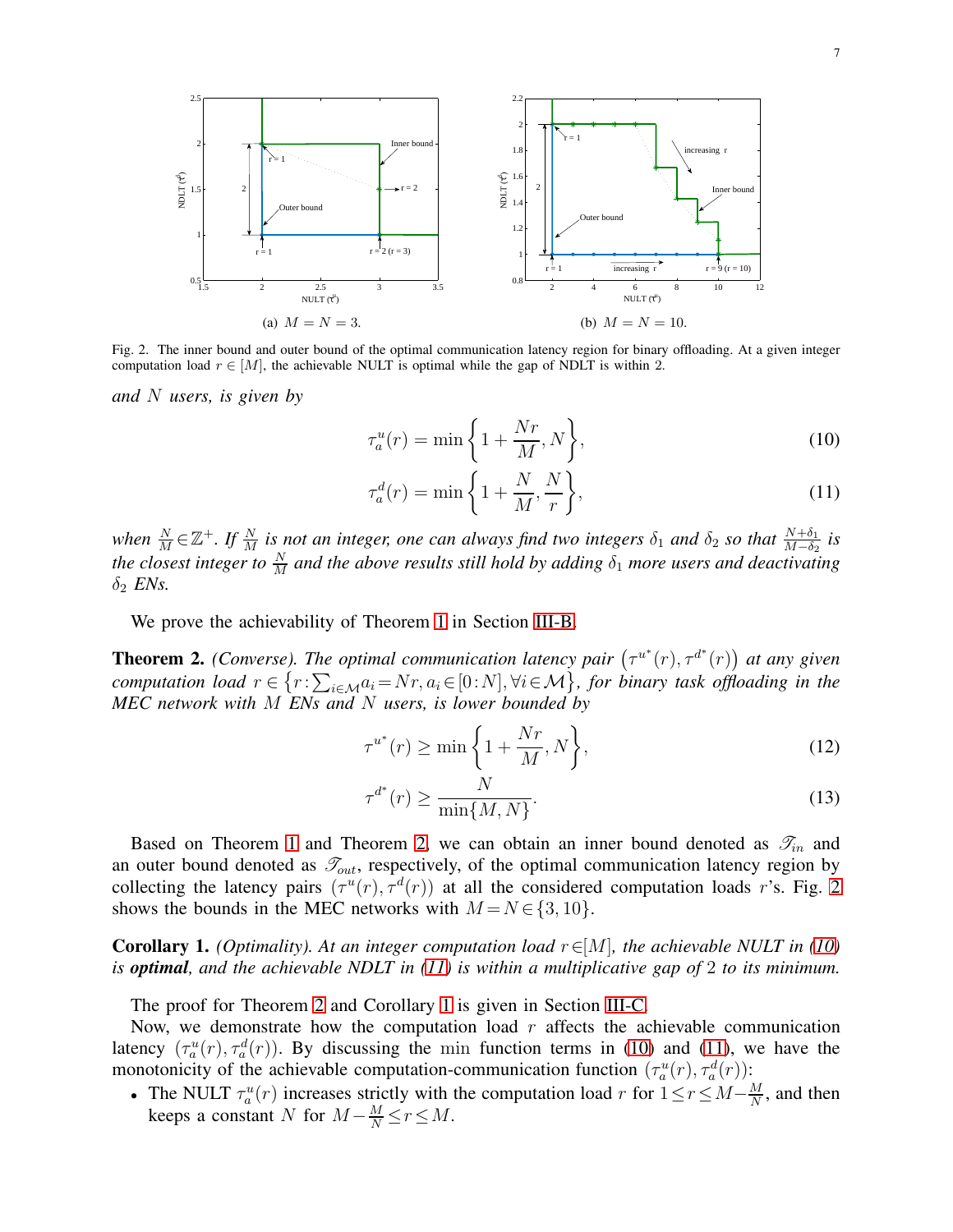• The NDLT  $\tau_a^d(r)$  keeps a constant  $1+\frac{N}{M}$  for  $1 \le r \le \frac{MN}{M+1}$  $\frac{MN}{M+N}$ , and then is **inversely proportional** to the computation load r for  $\frac{MN}{M+N} \le r \le M$ .

**Remark 1.** The achievable computation-communication function  $(\tau_a^u(r), \tau_a^d(r))$  has two cor $ner \ points \left(N, \frac{N^2}{MN-M}\right)$ ) and  $\left(1 + \frac{N^2}{M+N}, 1 + \frac{N}{M}\right)$  $\sum_{r=0}^{\infty}$ , *corresponding to*  $r = M - \frac{M}{N}$  $\frac{M}{N}$  and  $r = \frac{MN}{M+N}$  $\frac{MN}{M+N}$ *respectively. They are explained as follows:*

- *For input data uploading, before* r *increases to* M− M  $\frac{M}{N}$ , the NULT is increasing since more *traffic is introduced in the uplink. When* r *grows to more than*  $M - \frac{M}{N}$  $\frac{M}{N}$ , there is no need to *increase the NULT since all tasks can be uploaded within* N *time slots by using TDMA*.
- For output data downloading, before r increases to  $\frac{MN}{M+N}$ , the potential transmission co*operation gain brought by computation replication cannot exceed the existing interference alignment gain without computation replication and thus the NDLT keeps fixed. When* r grows to more than  $\frac{MN}{M+N}$ , interference neutralization can be exploited which outperforms *interference alignment, and thus the NDLT begins to decrease with* r*.*

It can be easily proved that  $M - \frac{M}{N} \ge \frac{MN}{M+1}$  $\frac{MN}{M+N}$  for all  $M, N \ge 2$ . Hence, we have the following remark to characterize the envelope of the inner bound of the optimal communication latency region, present the tradeoff between computation load and communication latency, and illustrate the interaction between the NULT and NDLT.

**Remark 2.** *The envelope of the inner bound*  $\mathcal{T}_{in}$  *of the optimal communication latency region for binary offloading can be divided into three sections, each corresponding to a distinct interval of the computation load* r*:*

- 1) *Constant-NDLT section:*  $\tau^u(r) = 1 + \frac{Nr}{M}$ ,  $\tau^d(r) = 1 + \frac{N}{M}$ , when  $1 \leq r \leq \frac{MN}{M+M}$  $\frac{MN}{M+N}$ ;
- 2) *NULT-NDLT tradeoff section:*  $\tau^u(r) = 1 + \frac{Nr}{M}$ ,  $\tau^d(r) = \frac{N}{r}$ , when  $\frac{MN}{M+N} \le r \le M \frac{M}{N}$  $\frac{M}{N}$ ;
- 3) *Constant-NULT section:*  $\tau^u(r) = N$ ,  $\tau^d(r) = \frac{N}{r}$ , when  $M \frac{M}{N} \le r \le M$ .

*In particular, in the NULT-NDLT tradeoff section, as the computation load increases, the NDLT decreases in an inversely proportional way, at the expense of increasing the NULT linearly.*

It is seen from Fig. [2\(b\)](#page-6-5) that the envelope of the inner bound is composed of three sections corresponding to three different intervals of the computation load, and the middle section at  $5 \leq r \leq 9$  (dotted line) presents the NULT-NDLT tradeoff, in an inversely proportional form.

## <span id="page-7-2"></span><span id="page-7-0"></span>*B. Achievable task offloading scheme*

*1) Task assignment and uploading:* Consider that the system parameters M and N satisfy N  $\frac{N}{M} \in \mathbb{Z}^+$  such that  $Nr = Mn$  holds for  $\forall r \in [M]$ , where r is the given integer computation load and  $n$  is an integer in  $[N]$ . In the proposed task assignment method, we let each task be executed at exactly  $r$  different ENs and let each EN execute  $n$  distinct tasks with even load. Note that if N  $\frac{N}{M}$  is not an integer, we can inject  $\delta_1$  ( $\geq$  0) tasks and let  $\delta_2$  ( $\geq$  0) ENs being idle and use the remaining ENs for task offloading, such that  $\frac{N+\delta_1}{M-\delta_2}$  is the integer closest to  $\frac{N}{M}$ , denoted as  $n_1$ . In this way, we still have  $(N+\delta_1)r=(M-\delta_2)r\overline{n_1}$  for  $\forall r\in [M-\delta_2]$ , and can use the new  $N+\delta_1$ and  $M-\delta_2$  to replace N and M to obtain the corresponding analytical results.

To ensure even task assignment on each EN, we perform circular assignment. Specifically, the set of tasks assigned to EN  $i \in \mathcal{M}$  is given by

<span id="page-7-1"></span>
$$
\mathcal{T}_i = \{ W_{j+1} : j \in [(i-1)n : (in-1)] \, (\text{mod } N) \}.
$$
 (14)

An example of the task uploading for  $M = N = 4$  and  $r = 3$  is shown in Fig. [3.](#page-8-0)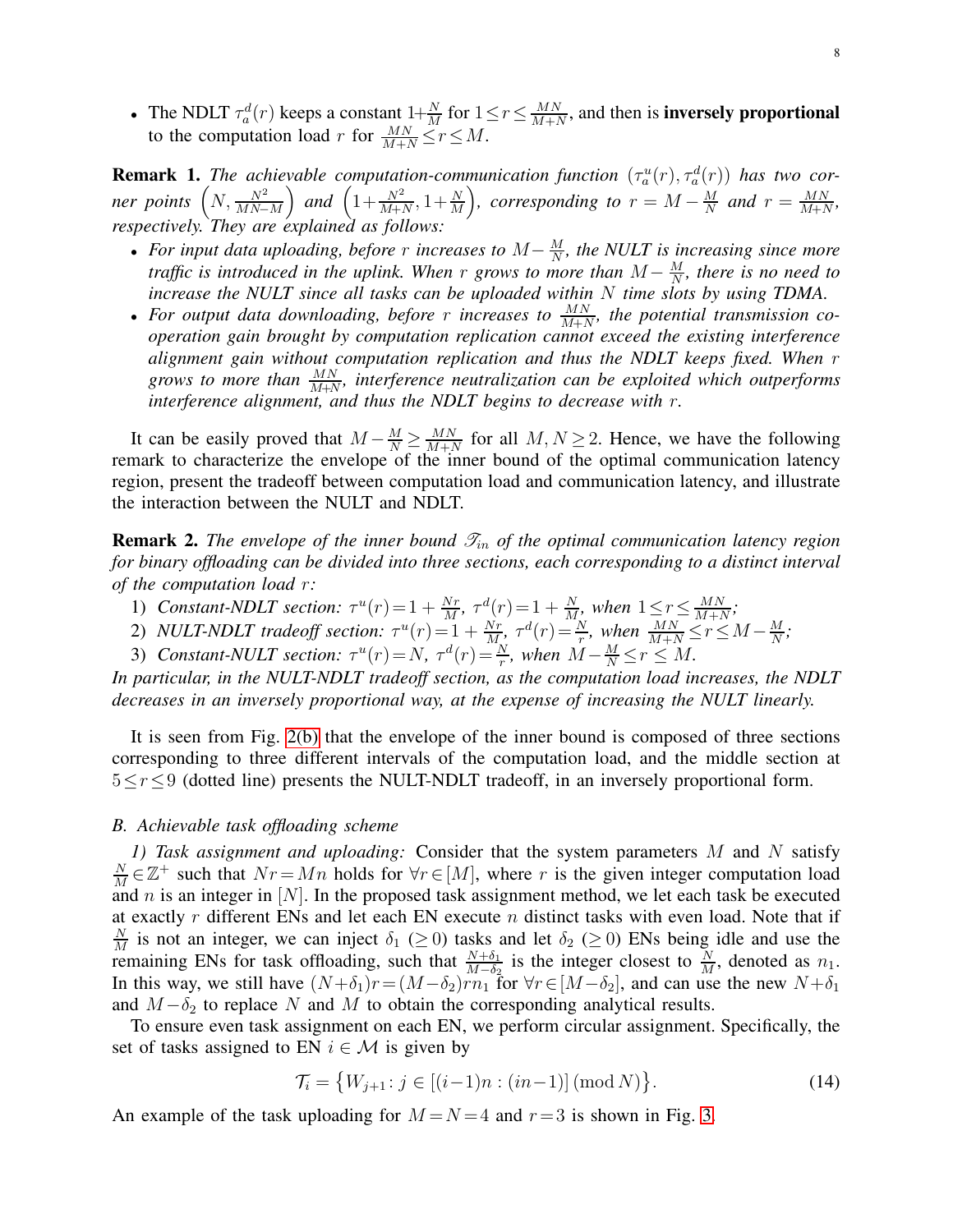

<span id="page-8-0"></span>DoF is  $\frac{3}{4}$  achieved by interference neutralization. Solid circle denotes that the channels inside it carry the same information. Fig. 3. Illustration of even task assignment for  $M = N = 4$  and  $r = 3$ . The tasks *circularly* assigned to 4 ENs are  $\{W_1, W_2, W_3\}$ ,  $\{W_4, W_1, W_2\}$ ,  $\{W_3, W_4, W_1\}$ , and  $\{W_2, W_3, W_4\}$ . The uplink channel is the circular interference-multicast channel whose per-receiver DoF is  $\frac{3}{4}$  achieved via TDMA, while the downlink is the circular cooperative interference channel whose per-receiver

to their corresponding ENs is referred to as *the circular interference-multicast channel with*  $\frac{1}{2}$  and  $\frac{1}{2}$  and  $\frac{1}{2}$  and  $\frac{1}{2}$  and  $\frac{1}{2}$  and  $\frac{1}{2}$  and  $\frac{1}{2}$  and  $\frac{1}{2}$  and  $\frac{1}{2}$  and  $\frac{1}{2}$  and  $\frac{1}{2}$  and  $\frac{1}{2}$  and  $\frac{1}{2}$  and  $\frac{1}{2}$  and  $\frac{1}{2}$  and  $\frac{1}{2}$  a multicast groups. In our considered circular interference-indireast channel, there are only  $\bar{Y}$  multicast groups which are performed circularly by the  $\bar{M}$  receivers and each transmitter only needs to communicate with one multicast group. The optimal per-receiver DoF of this uplink Given the above task assignment in  $(14)$ , the uplink channel formed by uploading the N tasks *multicast group size* r. This channel is different from the X-multicast channel with multicast resulting in  $\binom{M}{r}$  multicast groups, and each transmitter needs to communicate with all the  $\binom{M}{r}$ multicast groups. In our considered circular interference-multicast channel, there are only N channel is given as follows.

<span id="page-8-2"></span>Lemma 1. The optimal per-receiver DoF of the circular interference-multicast channel with N *transmitters and M receivers satisfying*  $\frac{N}{M} \in \mathbb{Z}^+$  *and multicast group size* r *is given by* 

<span id="page-8-3"></span>
$$
DoF_r^u = \max\left\{\frac{Nr}{Nr+M}, \frac{r}{M}\right\}, \ r \in [M].\tag{15}
$$

*Proof.* First, we use partial interference alignment scheme to achieve a DoF of  $\frac{n}{n+1} = \frac{Nr}{Nr+1}$  $Nr+M$ for each receiver, which is similar to the achievability proof of the DoF of  $K$ -user interference channels in [\[23\]](#page-21-17). Then, we compare it to the DoF of  $\frac{r}{M}$  achieved by TDMA. The detailed achievable scheme and proof of optimality are given in Appendix [A.](#page-17-1)  $\Box$ 

The per-receiver rate of this channel in the high SNR regime can be approximated as  $DoF_r^u \times$  $\log P_u + o(\log P_u)$ . The traffic load for each EN to receive its assigned tasks is  $\frac{Nr}{M}L$  bits, then the M uploading time can be approximately given by  $T^u = \frac{N_T r}{D \alpha E^u \log P + r}$  $\frac{\overline{M}^L}{DoF_v^u \log P_u + o(\log P_u)}$ . Let  $P_u \to \infty$  and  $L \to \infty$ , by Definition [2,](#page-5-2) the NULT for each EN at computation load  $r$  can be given by

<span id="page-8-1"></span>
$$
\tau_a^u(r) = \frac{\frac{Nr}{M}}{DoF_r^u} = \min\left\{\frac{Nr}{M} + 1, N\right\}, \quad r \in [M].\tag{16}
$$

*2) Results downloading:* After computing all offloaded tasks, ENs begin to transmit the computed results back to users via downlink channels. Recall that each task is computed at r different ENs and each EN i has the computed results of n different tasks  $\mathcal{T}_i$ , as given in [\(14\)](#page-7-1). Each user j wants the computed results  $W_j$  for  $\forall j \in \mathcal{N}$ , which is owned in r different ENs. Multiple ENs with the same computed results can exploit transmission cooperation to neutralize interferences across users [\[22\]](#page-21-16), [\[32\]](#page-22-4). The computation results downloading for  $M = N = 4$  and  $r = 3$  is shown in Fig. [3.](#page-8-0) We refer to the downlink channel formed by downloading the N tasks as *the circular cooperative interference channel with transmitter cooperation group size*  $r$ . This channel is different from the cooperative X channel with transmitter cooperation group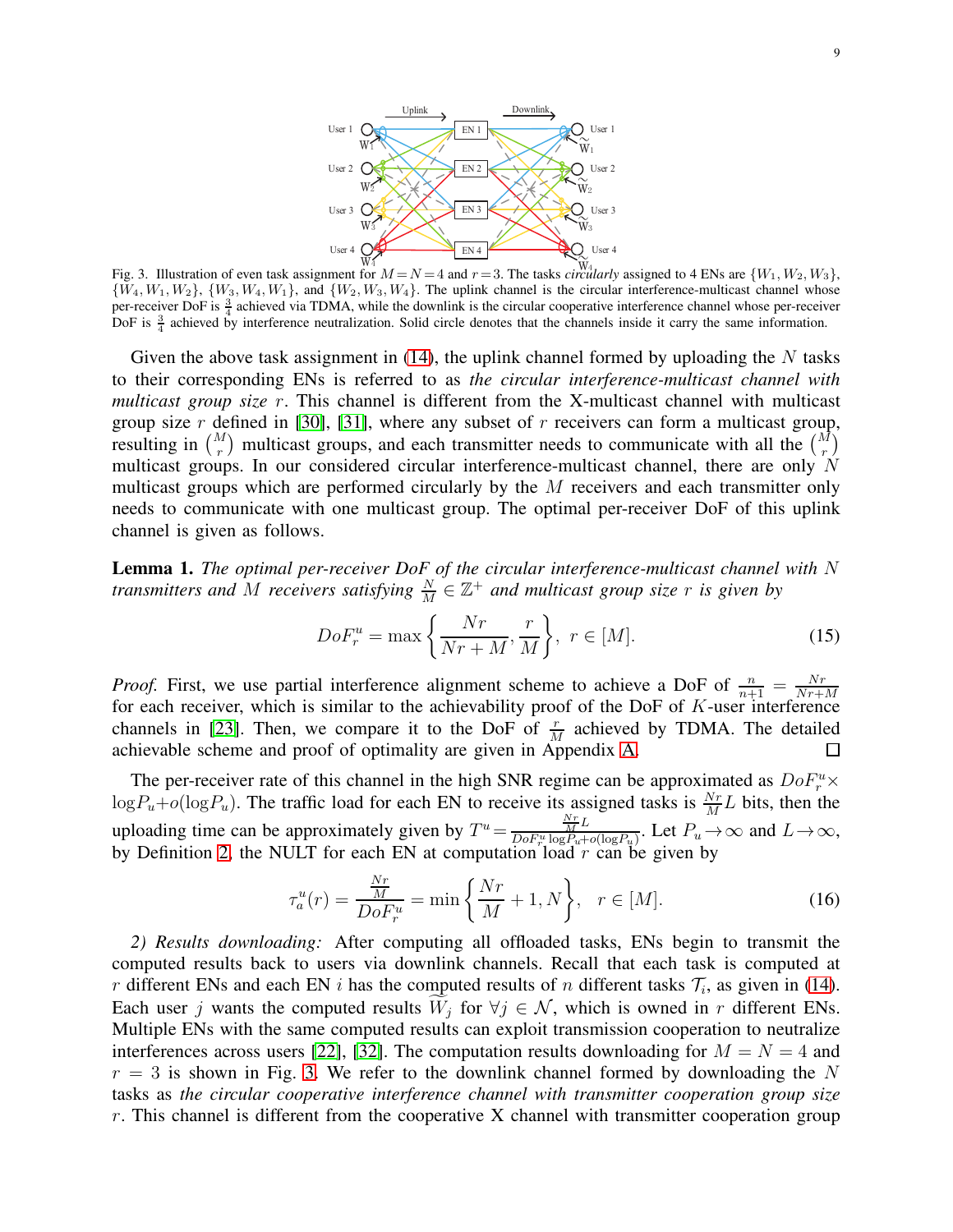size r defined in [\[30\]](#page-22-2), [\[33\]](#page-22-5), where any subset of r transmitters can form a cooperation group, resulting in  $\binom{M}{r}$  groups in total, and each transmitter cooperation group has messages to send to all receivers. In our considered downlink channel, there are only  $N$  cooperation groups which are performed circularly by the  $M$  transmitters and each group only needs to communicate with one receiver. An achievable per-receiver DoF of this downlink channel is given as below.

<span id="page-9-6"></span>Lemma 2. *An achievable per-receiver DoF of the circular cooperative interference channel with* M transmitters and N receivers satisfying  $\frac{\dot{N}}{M} \in \mathbb{Z}^+$  and transmitter cooperation group size r is *given by*

<span id="page-9-1"></span>
$$
DoF_r^d = \max\left\{\frac{M}{N+M}, \frac{r}{N}\right\}, \quad r \in [M],\tag{17}
$$

*and it is within a multiplicative gap of 2 to the optimal DoF.*

*Proof.* When  $r = 1$ , we use partial interference alignment scheme to achieve a DoF of  $\frac{M}{N+M}$  for each receiver. The achievable scheme is similar to that for the  $M \times N$  user X channel [\[34\]](#page-22-6). We then compare it to a DoF of  $\frac{1}{N}$  achieved via TDMA. When  $r \geq 2$ , we prove that the achievable per-receiver DoF is  $\max\left\{\frac{M^{'}}{N+M},\frac{r}{N}\right\}$  $\left\{\frac{r}{N}\right\}$ , where we first use interference neutralization to achieve a DoF of  $\frac{r}{N}$  for each receiver, and then compare it with the per-receiver DoF of  $\frac{NM}{N+M}$  achieved by only using interference alignment. Summarizing these two cases, we have [\(17\)](#page-9-1). Please refer to Appendix [B](#page-19-0) for the detailed achievable scheme and optimality proof.  $\Box$ 

The per-receiver channel rate in the high SNR regime can be approximated as  $DoF_r^d \times \log P_d +$  $o(logP_d)$ . The traffic load for each user to download its task output data is  $\tilde{L}$  bits, then the downloading time can be approximately given by  $T^d = \frac{\vec{L}}{D_0 F^d \log P}$ .  $\frac{L}{DoF_r^d \log P_d + o(\log P_d)}$ . Let  $P_d \to \infty$  and  $\widetilde{L} \rightarrow \infty$ , by Definition [2,](#page-5-2) the NDLT for each user at computation load r is given by

<span id="page-9-2"></span>
$$
\tau_a^d(r) = \frac{1}{DoF_r^d} = \min\left\{\frac{N}{M} + 1, \frac{N}{r}\right\}, \quad r \in [M].
$$
\n(18)

By [\(16\)](#page-8-1) and [\(18\)](#page-9-2), we thus have the achievable communication latency pair  $(\tau_a^u(r), \tau_a^d(r))$  at an integer computation load  $r \in [M]$  for binary offloading.

# <span id="page-9-5"></span><span id="page-9-0"></span>*C. Proof of Converse*

*1) Lower bound and optimality of NULT:* We prove the lower bound of the NULT at any given computation load  $r \in \left\{ r : \sum_{i=1}^{M} a_i = Nr, a_i \in [0:N], \forall i \in \mathcal{M} \right\}$ , i.e.,  $\tau^{u^*}(r) \ge \min\left\{ \frac{Nr}{M} + 1, N \right\}$ . First, we use genie-aided arguments to derive a lower bound on the NULT of any given feasible task assignment policy with computation load  $r$ . Then, we optimize the lower bound over all feasible task assignment policies to obtain the minimum NULT for a given computation load r.

Given a computation load r. Consider an arbitrary task assignment policy where the number of tasks assigned to each EN i is denoted as  $a_i$ ,  $\forall i \in \mathcal{M}$ , and satisfies

<span id="page-9-3"></span>
$$
\sum_{i \in \mathcal{M}} a_i = Nr,\tag{19}
$$

<span id="page-9-4"></span>
$$
a_i \in [0:N], \quad i \in \mathcal{M}.
$$
\n<sup>(20)</sup>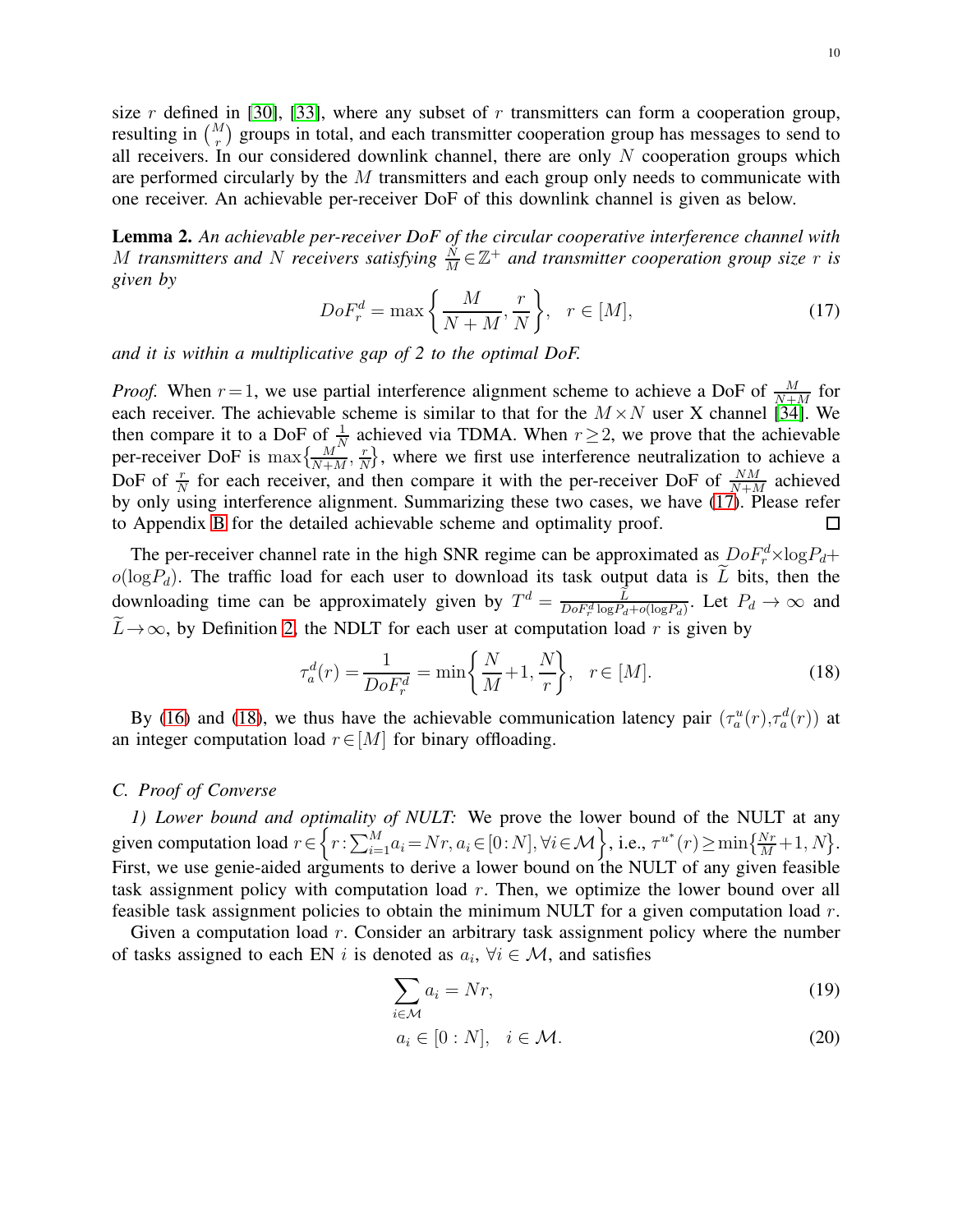Note that we only need consider  $a_i > 0$  case since  $a_i = 0$  means no task is assigned to EN i and we can remove EN i from the EN set  $\mathcal{M}$ , which will not change the results. Consider the following three disjoint subsets of task input data (or message):

$$
\mathcal{W}_r = \{W_{j, \mathcal{S}_j} : j \in \mathcal{N}, i \in \mathcal{S}_j\},\tag{21}
$$

$$
\mathcal{W}_t = \{W_{j, \mathcal{S}_j} : j = t_o, i \notin \mathcal{S}_j\},\tag{22}
$$

$$
\overline{\mathcal{W}} = \{W_{j, S_j} : j \neq t_o \text{ and } i \notin S_j\},\tag{23}
$$

where  $W_{j, S_j}$  denotes the input message of task j that is assigned to all ENs in subset  $S_j$ , and  $t_o$  denotes one of the users that do not offload their tasks to EN i, i.e.,  $W_r \cap W_t = \emptyset$ . It is seen that the set  $\mathcal{W}_r$  indicates the messages that EN i need decode, i.e.,  $|\mathcal{W}_r| = a_i$ ; The set  $\mathcal{W}_t$  is a nonempty set with cardinality  $|\mathcal{W}_t| = 1$  when EN i is not assigned all N tasks (or  $a_i < N$ ), since user  $t_o$  exists in this case; Otherwise, we have  $W_t = \emptyset$  for  $a_i = N$ . We will show that set  $W_r \cup W_t$  has the maximum number of messages that can be decoded by EN i.

Let a genie provide the messages  $\overline{W}$  to all ENs, and additionally provide messages  $W_r$  to ENs in  $\mathcal{M}/\{i\}$ . The received signal of EN i can be represented as

$$
\hat{\mathbf{y}}_i = \sum_{j=1,\neq t_o}^{M} \mathbf{H}_{ij} \mathbf{x}_j + \mathbf{H}_{it_o} \mathbf{x}_{t_o} + \hat{\mathbf{z}}_i,
$$
\n(24)

where  $H_{ij}$ ,  $x_j$ ,  $z_i$  are diagonal matrices representing the channel coefficients from user j to EN i, signal transmitted by user j, noise received at EN i, over the block length  $T^u$ , respectively. Note that we reduce the noise at EN i from  $z_i$  to  $\hat{z}_i$  by a fixed amount such that its received signal  $y_i$  can be replaced by  $\hat{y}_i$ . The ENs in  $\mathcal{M}/\{i\}$  have messages  $\mathcal{W} \cup \mathcal{W}_r$ , which do not include the message of user  $t_o$ . Using these genie-aided information, each EN  $k \in \mathcal{M}/\{i\}$  can compute the transmitted signals  $\{x_j : j \neq t_o\}$  and subtract them from the received signal. Thus, the received signal of EN  $k \neq i$  can be rewritten as

<span id="page-10-0"></span>
$$
\bar{\mathbf{y}}_k = \mathbf{y}_k - \sum_{j=1,\neq t_o}^N \mathbf{H}_{kj} \mathbf{x}_j = \mathbf{H}_{kt_o} \mathbf{x}_{t_o} + \mathbf{z}_k.
$$
 (25)

Since the message  $W_t$  is intended for some ENs in  $\mathcal{M}/\{i\}$ , denoted as  $\mathcal{R}_t$ , the ENs in  $\mathcal{R}_t$  can decode it. By Fano's inequality and [\(25\)](#page-10-0), we have

$$
H(\mathcal{W}_t|\mathbf{y}_k,\overline{\mathcal{W}},\mathcal{W}_r) \le T^u \epsilon, \quad k \in \mathcal{R}_t.
$$

Consider EN i, it can decode messages  $W_r$  intended for it. By Fano's inequality, we have

<span id="page-10-1"></span>
$$
H(\mathcal{W}_r|\hat{\mathbf{y}}_i,\overline{\mathcal{W}}) \le |\mathcal{W}_r|T^u\epsilon. \tag{27}
$$

Using genie-aided messages  $\overline{W}$  and decoded messages  $W_r$ , EN i can compute the transmitted signals  $\{x_j : j \neq t_o\}$ , and subtract them from the received signal. We thus have

$$
\bar{\mathbf{y}}_i = \hat{\mathbf{y}}_i - \sum_{j=1,\neq t_o}^N \mathbf{H}_{ij} \mathbf{x}_j = \mathbf{H}_{it_o} \mathbf{x}_{t_o} + \hat{\mathbf{z}}_i.
$$
 (28)

By reducing noise and multiplying the constructed signal  $\bar{y}_i$  at EN i by  $H_{kt_o}H_{it_o}^{-1}$ , we have

$$
\bar{\mathbf{y}}_i^k = \mathbf{H}_{kt_o} \mathbf{H}_{it_o}^{-1} \bar{\mathbf{y}}_i = \mathbf{H}_{kt_o} \mathbf{x}_{t_o} + \hat{\mathbf{z}}_k',
$$
\n(29)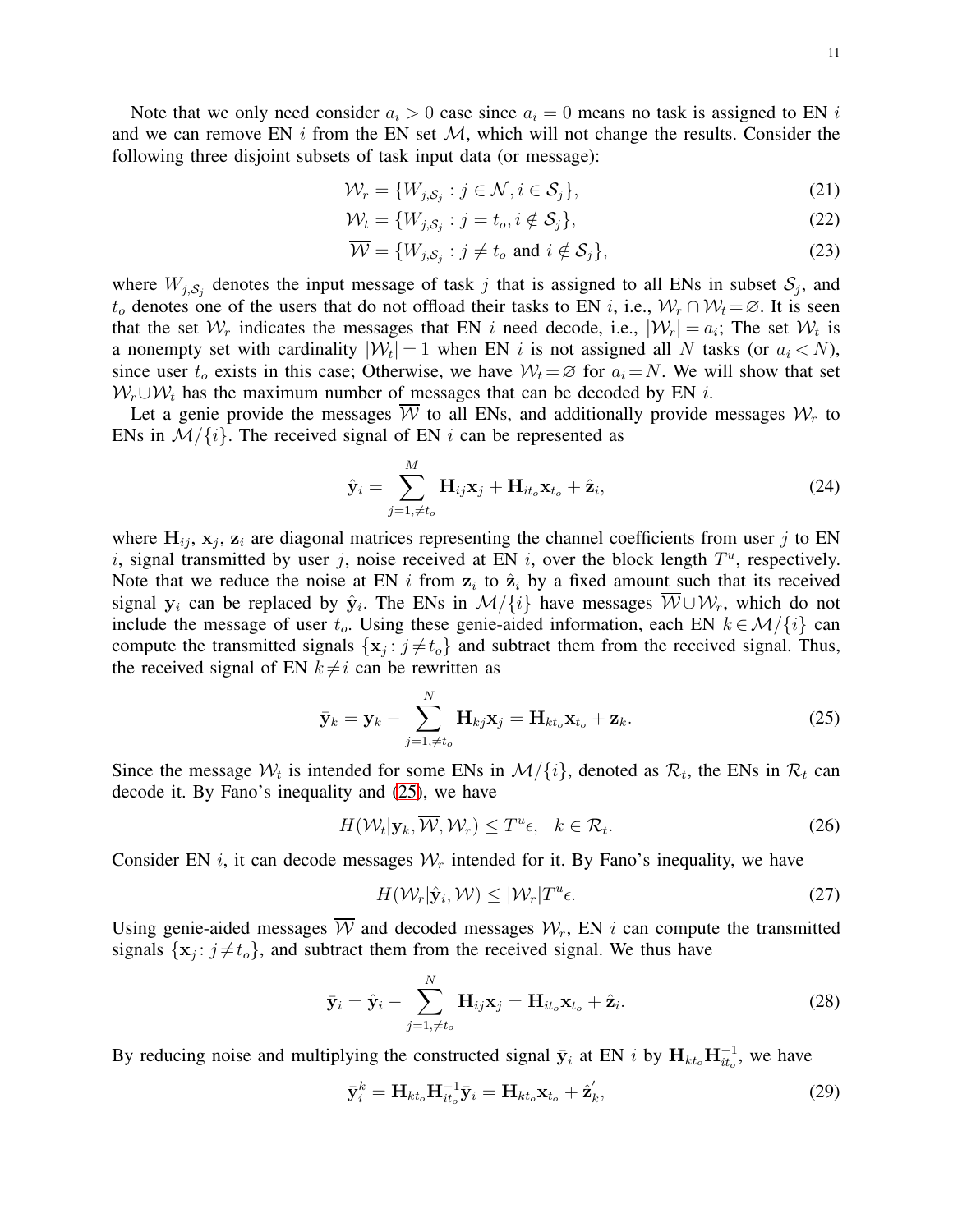where  $\hat{\mathbf{z}}_l'$  $\bar{k}_k$  represents the reduced noise. It is seen that  $\bar{y}_i^k$  is a degraded version of  $\bar{y}_k$  at EN k in  $\mathcal{R}_t$ , so EN *i* must be able to decode the messages that ENs in  $\mathcal{R}_t$  can decode. Thus, we have

<span id="page-11-0"></span>
$$
H(\mathcal{W}_t|\hat{\mathbf{y}}_i,\overline{\mathcal{W}},\mathcal{W}_r)\leq H(\mathcal{W}_t|\mathbf{y}_k,\overline{\mathcal{W}},\mathcal{W}_r)\leq T^u\epsilon,\quad i\in\mathcal{R}_t.
$$
\n(30)

All the above changes including genie-aided information, receiver cooperation, and noise reducing can only improve capacity. Therefore, we have the following chain of inequalities,

$$
(|\mathcal{W}_r| + |\mathcal{W}_t|)L = H(\mathcal{W}_r, \mathcal{W}_t)
$$
\n(31)

$$
\stackrel{(a)}{=} H(\mathcal{W}_r, \mathcal{W}_t | \overline{\mathcal{W}}) \tag{32}
$$

$$
\stackrel{(b)}{=} I(\mathcal{W}_r, \mathcal{W}_t : \hat{\mathbf{y}}_i | \overline{\mathcal{W}}) + H(\mathcal{W}_r, \mathcal{W}_t | \hat{\mathbf{y}}_i, \overline{\mathcal{W}})
$$
\n(33)

$$
\stackrel{(c)}{=} I(\mathcal{W}_r, \mathcal{W}_t : \hat{\mathbf{y}}_i | \overline{\mathcal{W}}) + H(\mathcal{W}_r | \hat{\mathbf{y}}_i, \overline{\mathcal{W}}) + H(\mathcal{W}_t | \hat{\mathbf{y}}_i, \mathcal{W}_r, \overline{\mathcal{W}})
$$
(34)

$$
\leq I(\mathcal{W}_r, \mathcal{W}_t : \hat{\mathbf{y}}_i | \overline{\mathcal{W}}) + |\mathcal{W}_r| T^u \epsilon + T^u \epsilon \tag{35}
$$

$$
\stackrel{(e)}{\leq} I(\mathbf{x}_1, \mathbf{x}_2, \cdots, \mathbf{x}_{a_i}, \mathbf{x}_{t_o} : \hat{\mathbf{y}}_i | \overline{\mathcal{W}}) + (|\mathcal{W}_r| + 1) T^u \epsilon
$$
\n(36)

$$
\leq T^u \log P_u + (|\mathcal{W}_r| + 1) T^u \epsilon,\tag{37}
$$

where (a) is due to the independence of messages, (b) and (c) follow from the chain rule, (d) uses Fano's inequalities [\(27\)](#page-10-1) and [\(30\)](#page-11-0), (e) is the data processing inequality, and (f) uses the DoF bound of the MAC channel. By dividing on  $\frac{L}{\log P_u}$ , and taking  $P_u \to \infty$  and  $\epsilon \to 0$ , we have  $\tau^u \ge |\mathcal{W}_r| + |\mathcal{W}_t| = \min\{a_i + 1, N\}.$ 

Thus, for any given feasible task assignment  $\mathbf{a} \triangleq [a_i]_{i \in \mathcal{M}}$ , the NULT satisfies  $\tau^u \ge \min\{a_i+1,N\}$ for  $\forall i \in \mathcal{M}$ , i.e., the minimum NULT of the task assignment policy a is lower bounded by

$$
\tau^{u^*}(r, \mathbf{a}) \ge \max_{i \in \mathcal{M}} \min \left\{ a_i + 1, N \right\} = \min \left\{ \max_{i \in \mathcal{M}} a_i + 1, N \right\}.
$$
 (38)

Hence, the minimum NULT of all feasible task assignment is given by  $\tau^{u^*}(r) = \min \tau^{u^*}(r, \mathbf{a})$ . It can be lower bounded by the optimal solution of the following linear programming problem,

P1: 
$$
\min_{\mathbf{a}} \min \left\{ \max_{i \in \mathcal{M}} a_i + 1, N \right\}
$$
  
s.t. (19), (20)

By relaxing the integer constraint  $a_i \in [0:N]$  into a real-value constraint  $0 \le a_i \le N$ , the optimal solution is still a lower bound of the minimum NULT  $\tau^{u^*}(r)$ . Since the objective is equivalent to minimizing the term  $\max_{i,j\in M} a_i$ , the optimal solution can be obtained easily as  $a_i^* = \frac{Nr}{M}$ Hence, the minimum NULT is lower bounded by  $\frac{N r}{M}$ ,  $\forall i \in \mathcal{M}$ .

<span id="page-11-1"></span>
$$
\tau^{u^*}(r) \ge \min\left\{\frac{Nr}{M} + 1, N\right\}.
$$
\n(39)

The proof of the lower bound of NULT is thus completed. Comparing [\(39\)](#page-11-1) with [\(10\)](#page-6-2) in Theorem [1,](#page-5-1) we see that they are the same. Thus, the achievable NULT in [\(10\)](#page-6-2) is optimal.

<span id="page-11-2"></span>2) Lower bound and gap of NDLT: Let  $x_i$  denote the signal transmitted by each EN i, and  $y_j$  the signal received at each user j, over the block length  $T<sup>d</sup>$ . Consider the N computed results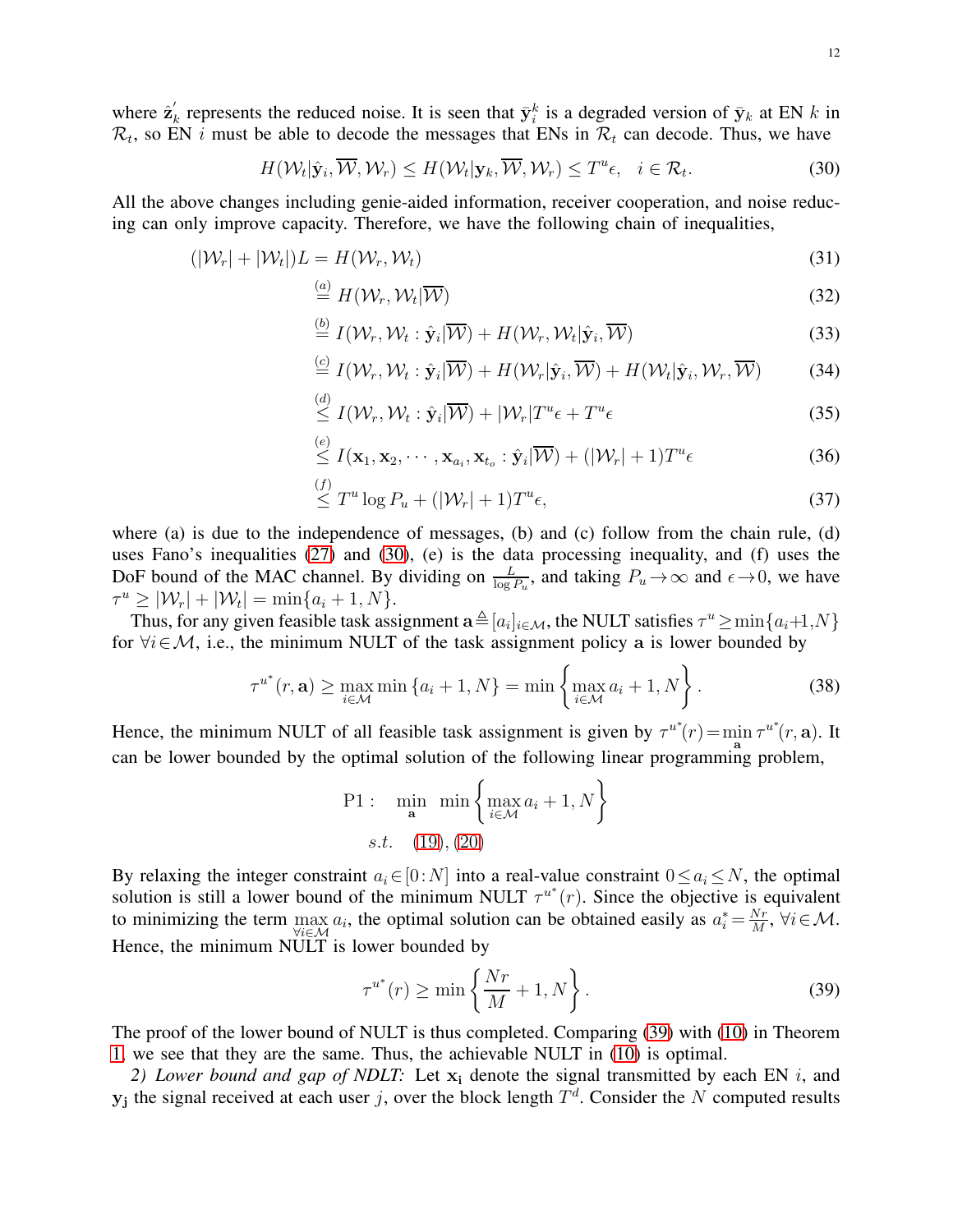decoded by  $N$  users, we have the following chain of inequalities,

$$
N\widetilde{L} = H(\widetilde{W}_1, \cdots, \widetilde{W}_N) = I(\widetilde{W}_1, \cdots, \widetilde{W}_N; \mathbf{y}_1, \cdots, \mathbf{y}_N) + H(\widetilde{W}_1, \cdots, \widetilde{W}_N | \mathbf{y}_1, \cdots, \mathbf{y}_N)
$$
(40)

$$
\stackrel{(g)}{\leq} I(\widetilde{W}_1, \cdots, \widetilde{W}_N; \mathbf{y}_1, \cdots, \mathbf{y}_N) + \sum_{j \in \mathcal{N}} H(\widetilde{W}_j | \mathbf{y}_j)
$$
\n(41)

$$
\stackrel{(h)}{\leq} I(\mathbf{x}_1, \mathbf{x}_2, \cdots, \mathbf{x}_M; \mathbf{y}_1, \cdots, \mathbf{y}_N) + NT^d \epsilon
$$
\n(42)

$$
\leq \min\{M, N\} T^d \log P_d + NT^d \epsilon,\tag{43}
$$

where  $(g)$  follows from  $H(W_1, \cdots, W_N | \mathbf{y}_1, \cdots, \mathbf{y}_N) \leq \sum_{i=1}^N$  $\sum\limits_{j\in\mathcal{N}}H(\widetilde{W}_{j}|\mathbf{y}_{1},\cdots,\mathbf{y}_{N})\!\leq\!\sum\limits_{j\in\mathcal{N}}$  $\sum_{j\in\mathcal{N}}H(W_j|\mathbf{y}_j),$  $(h)$  follows from the data processing inequality and Fano's inequality, and  $(i)$  uses the capacity bound of the MISO broadcast channel with a  $M$ -antenna transmitter and  $N$  single-antenna receivers. By dividing on  $\frac{\tilde{L}}{\log P_d}$ , and taking  $P_d \to \infty$  and  $\epsilon \to 0$ , we have

$$
\tau^d \ge \frac{N}{\min\{M, N\}}.\tag{44}
$$

Hence, the minimum NDLT is lower bounded by  $\tau^{d^*} \ge \frac{N}{\min\{h\}}$  $\frac{N}{\min\{M,N\}}$ . It can be easily proved that the multiplicative gap between the achievable NDLT  $\tau_a^d(r)$  in Theorem [1](#page-5-1) and this lower bound is within 2 for  $\frac{N}{M} \in \mathbb{Z}^+$ , i.e.,  $\frac{\tau_a^d(r)}{\tau_a^{d*}(r)}$  $\frac{\tau_a^d(r)}{\tau_a^{d^*}(r)} \leq \frac{\min\left\{\frac{N}{M}+1,\frac{N}{r}\right\}}{N/M} \leq 2$ . We complete the proof of the lower bound and gap of the NDLT for binary offloading.

## IV. COMMUNICATION LATENCY ANALYSIS FOR PARTIAL OFFLOADING

<span id="page-12-0"></span>In this section, we present the analysis of the optimal communication latency pair at any given computation load, including achievable scheme and converse, for partial offloading.

## *A. Main Results*

<span id="page-12-1"></span>**Theorem 3.** *(Achievable result). An achievable communication latency pair*  $(\tau_a^u(r), \tau_a^d(r))$  *at an integer computation load*  $r \in [M]$ *, for partial task offloading in the MEC network with* M *ENs and* N *users, is given by*

<span id="page-12-2"></span>
$$
\tau_a^u(r) = \frac{N-1}{M}r + 1,\tag{45}
$$

<span id="page-12-3"></span>
$$
\tau_a^d(r) = \max\left\{\frac{N-r}{M} + 1, 1\right\}.
$$
\n(46)

*For general* 1≤r≤M*, the achievable communication latency pair is given by the lower convex envelope of the above points*  $\left\{ \left( \tau_a^u(r), \tau_a^d(r) \right) : r \in [M] \right\}$ .

The achievable task offloading scheme for Theorem [3](#page-12-1) is given in Section [IV-B.](#page-14-0)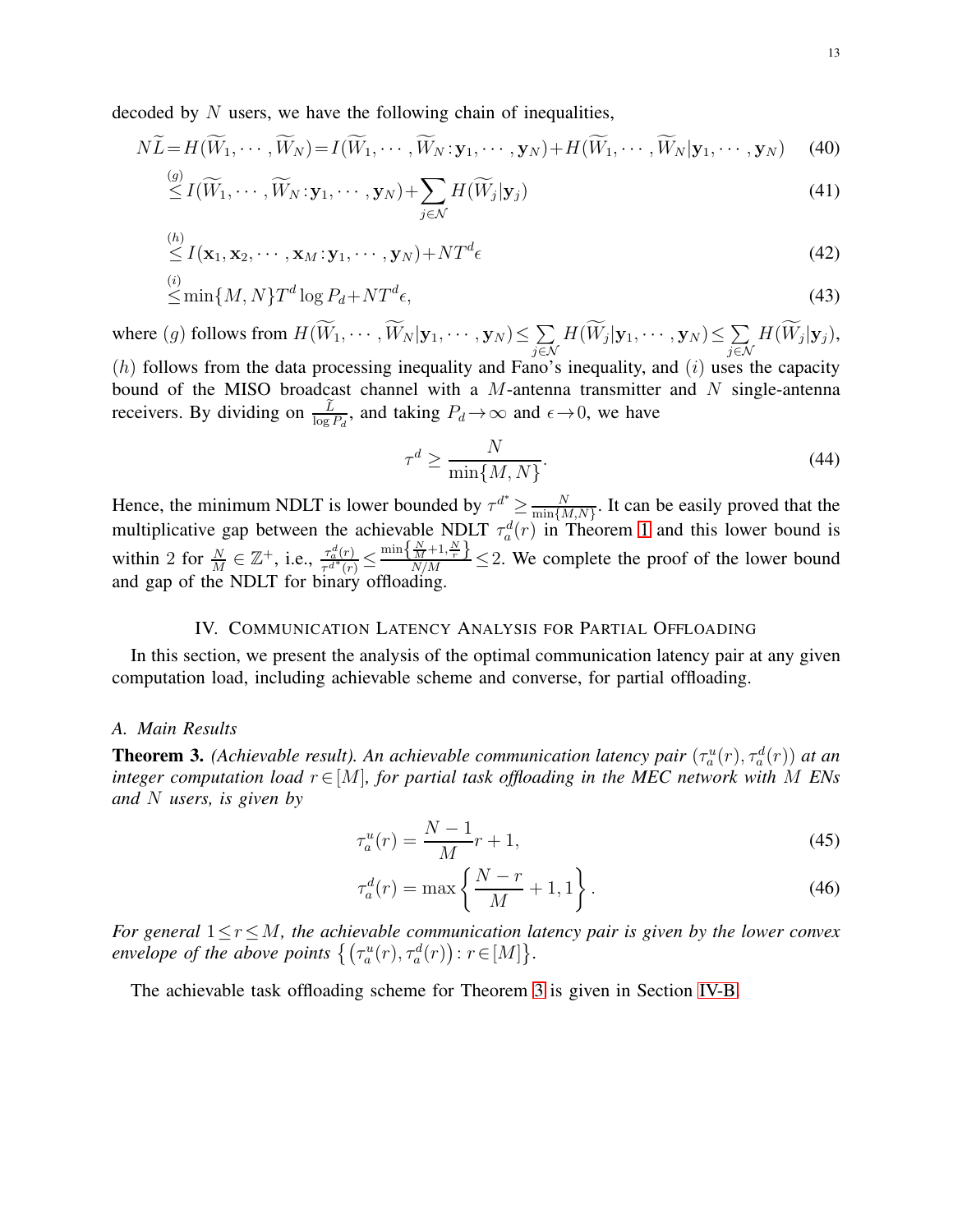

<span id="page-13-1"></span>Fig. 4. The inner bound and outer bound of the optimal communication latency region for partial offloading. At a given computation load  $r \in [1, M]$ , both the gaps of NULT and NDLT are within 2.

<span id="page-13-0"></span>**Theorem 4.** (Converse). The optimal communication latency pair  $(\tau^{u^*}(r), \tau^{d^*}(r))$  at any given *computation load*  $r \in [1, M]$ *, for partial task offloading in the MEC network with* M *ENs and* N *users, is lower bounded by*

$$
\tau^{u^*}(r) \ge \max\left\{\frac{Nr}{M}, 1\right\},\tag{47}
$$

$$
\tau^{d^*}(r) \ge \frac{N}{\min\{M, N\}}.\tag{48}
$$

According to Theorem [3](#page-12-1) and Theorem [4,](#page-13-0) we can obtain an inner bound  $\mathcal{I}_{in}$  and an outer bound  $\mathcal{T}_{out}$ , respectively, of the optimal communication latency region by collecting the latency pairs  $(\tau^u(r), \tau^d(r))$  at all the computation loads r's. Fig. [4](#page-13-1) presents the bounds in the MEC networks with  $M = N \in \{3, 10\}.$ 

<span id="page-13-2"></span>**Corollary 2.** *(Optimality). At a computation load*  $r \in [1, M]$ *, both the achievable NULT in* [\(45\)](#page-12-2) *and NDLT in [\(46\)](#page-12-3) are within multiplicative gaps of* 2 *to their lower bounds.*

The proof for Theorem [4](#page-13-0) and Corollary [2](#page-13-2) is given in Section [IV-C.](#page-15-0)

Observing [\(45\)](#page-12-2) and [\(46\)](#page-12-3), we have the monotonicity of the computation-communication function  $(\tau_a^u(r), \tau_a^d(r))$ :

- The NULT  $\tau_a^u(r)$  increases with the computation load r strictly for  $1 \le r \le M$ .
- The NDLT  $\tau_a^d(r)$  decreases linearly with the computation load r for  $1 \le r \le \min\{M, N\}$ , and keeps a constant 1 for  $\min\{M, N\} \leq r \leq M$ .

Then, we have the following remark to characterize the inner bound of the optimal communication latency region, present the computation-communication tradeoff, and show the interaction between NULT and NDLT.

**Remark 3.** *The inner bound*  $\mathcal{T}_{in}$  *of the optimal communication latency region of partial task offloading is composed of two sections corresponding to two different intervals of the computation load* r*:*

1) *NULT-NDLT tradeoff section:*  $\tau^u(r) = \frac{N-1}{M}r+1$ ,  $\tau^d(r) = \frac{N-r}{M}+1$ , when  $1 \le r \le \min\{M, N\}$ ; 2) *Constant-NDLT section:*  $\tau^u(r) = \frac{N-1}{M}r + 1$ ,  $\tau^d(r) = 1$ , when  $\min\{M, N\} \le r \le M$ .

*In particular, in the NULT-NDLT tradeoff section, the NDLT decreases linearly with the computation load, at the expense of increasing the NULT linearly.*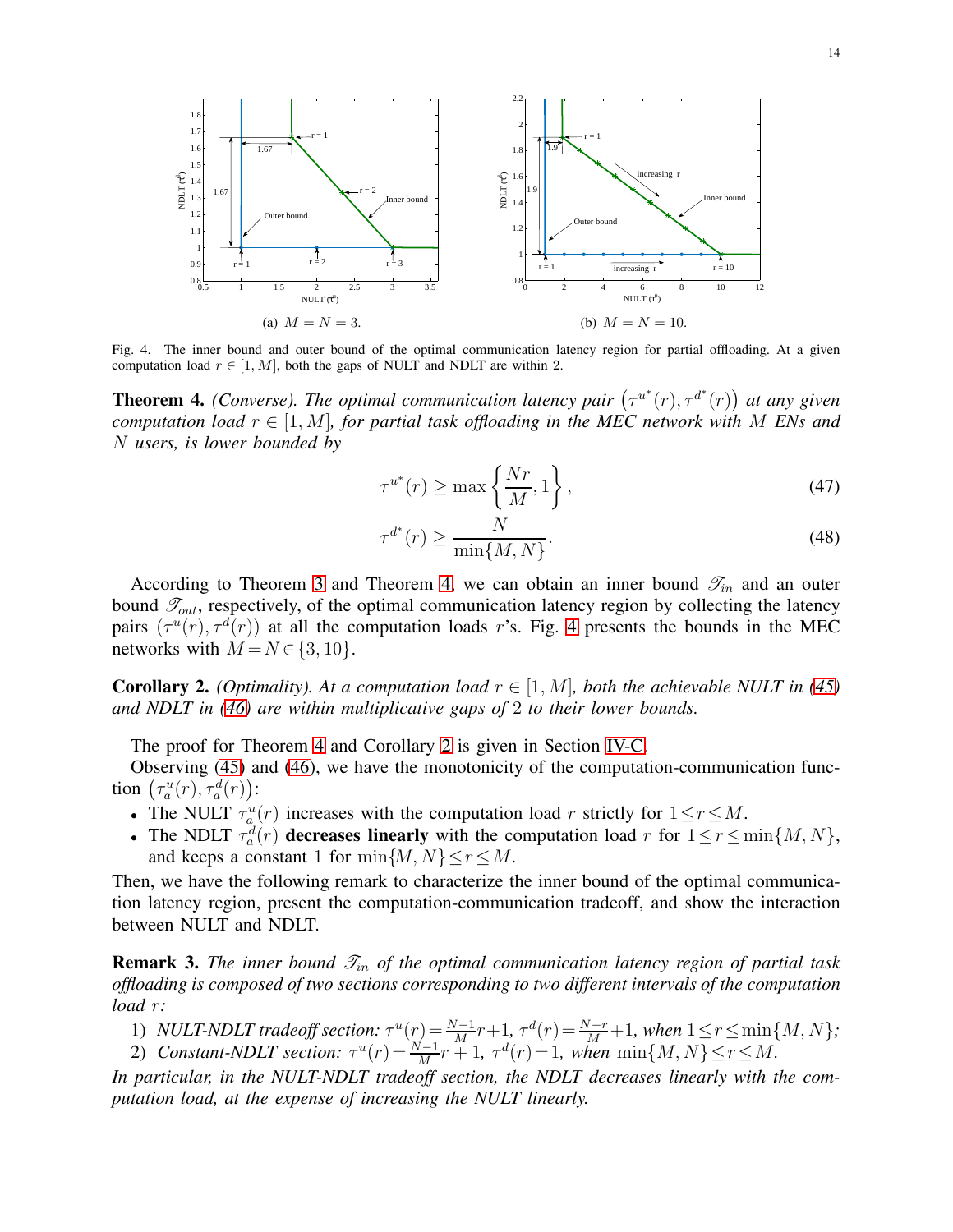It is clearly seen from Fig. [4](#page-13-1) that in the  $M = N$  case, a linear tradeoff between NDLT and NULT is established when the computation load increases within  $[1, M]$ .

#### <span id="page-14-0"></span>*B. Achievable task offloading scheme*

*1) Task partition and uploading:* All tasks are treated equally in this work without taking user priority into account. We thus focus on the task partition of  $W_j$  without loss of generality, for  $\forall j \in \mathcal{N}$ . We partition  $W_j$  into  $\binom{M}{r}$  equal-sized subtasks, each denoted as  $W_{j,\Phi}$  and to be computed at the ENs in subset  $\Phi \subseteq M$ , with *repetition order*  $|\Phi|=r$ . Based on Definition [1,](#page-4-0) the  $\frac{\sqrt{NM} \binom{M-1}{r-1} \frac{L}{\binom{M}{r}}}{NL} = r$ , which equals the *repetition order* of subtasks.

computation load is calculated as The output data size of each subtask is assumed to be proportional to its input data size.

According to the above task partition scheme, each user uploads the subtasks to the assigned ENs via uplink channels. Specifically, each EN i wants subtasks  $\{W_{j,\Phi} : \forall j \in \mathcal{N}, \forall \Phi \supseteq \{i\}, |\Phi|=$ r}. There are a total of  $N\binom{M}{r}$  subtasks in this transmission at the computation load r, and each EN desires  $N\binom{M-1}{r-1}$  subtasks of them. Clearly, the channel formed by uploading the subtasks at the computation load r is the *X-multicast channel with multicast group size* r, defined in [\[30\]](#page-22-2), [\[31\]](#page-22-3). The optimal per-receiver DoF of this channel is given below via interference alignment.

Corollary 3. *( [\[30,](#page-22-2) Lemma 1], [\[31,](#page-22-3) Theorem 2]) The optimal per-receiver DoF of the X-multicast channel with* N *transmitters,* M *receivers, and multicast group size* r *is given by*

$$
DoF_r^u = \frac{Nr}{Nr + M - r}, \quad r \in [M].
$$
\n(49)

The traffic load for each EN to receive its assigned subtasks is  $N\binom{M-1}{r-1}\frac{L}{\binom{M}{r}}$  $\frac{L}{\binom{M}{r}} = \frac{Nr}{M}$  $\frac{N r}{M} L$  bits. Similar to [\(16\)](#page-8-1) in binary offloading, the NULT for each EN at computation load  $r$  is given by

<span id="page-14-1"></span>
$$
\tau_a^u(r) = \frac{\frac{Nr}{M}}{DoF_r^u} = \frac{N-1}{M}r + 1.
$$
\n(50)

*2) Results downloading:* After computing all the offloaded subtasks, ENs begin to transmit the computed results back to users via downlink channels. In specific, each user  $j$  wants the results of subtasks  $\{W_{j,\Phi} : \forall \Phi \subseteq \mathcal{M}, |\Phi| = r\}$ . There are a total of  $N {M \choose r}$  subtasks in this transmission at the computation load r, of which  $\binom{M}{r}$  subtasks are desired by each user j. The duplication of computed results on multiple ENs can enable the transmitter cooperation to be exploited in results downloading. The downlink channel formed by downloading the computed results at the computation load r is the *cooperative X channel with transmitter cooperation group size* r defined in [\[30\]](#page-22-2), [\[33\]](#page-22-5). An achievable per-receiver DoF of this channel is given below.

Corollary 4. *( [\[33,](#page-22-5) Theorem 1]) An achievable per-receiver DoF of the cooperative X channel with* M *transmitters,* N *receivers, and transmitter cooperation group size* r *is given by*

$$
DoF_r^d = \min\left\{\frac{M}{M+N-r}, 1\right\}, \quad r \in [M],\tag{51}
$$

*and it is within a multiplicative gap of* 2 *to the optimal DoF.*

The traffic load for each user to download its task output data is  $\tilde{L}$  bits. Similar to [\(18\)](#page-9-2) in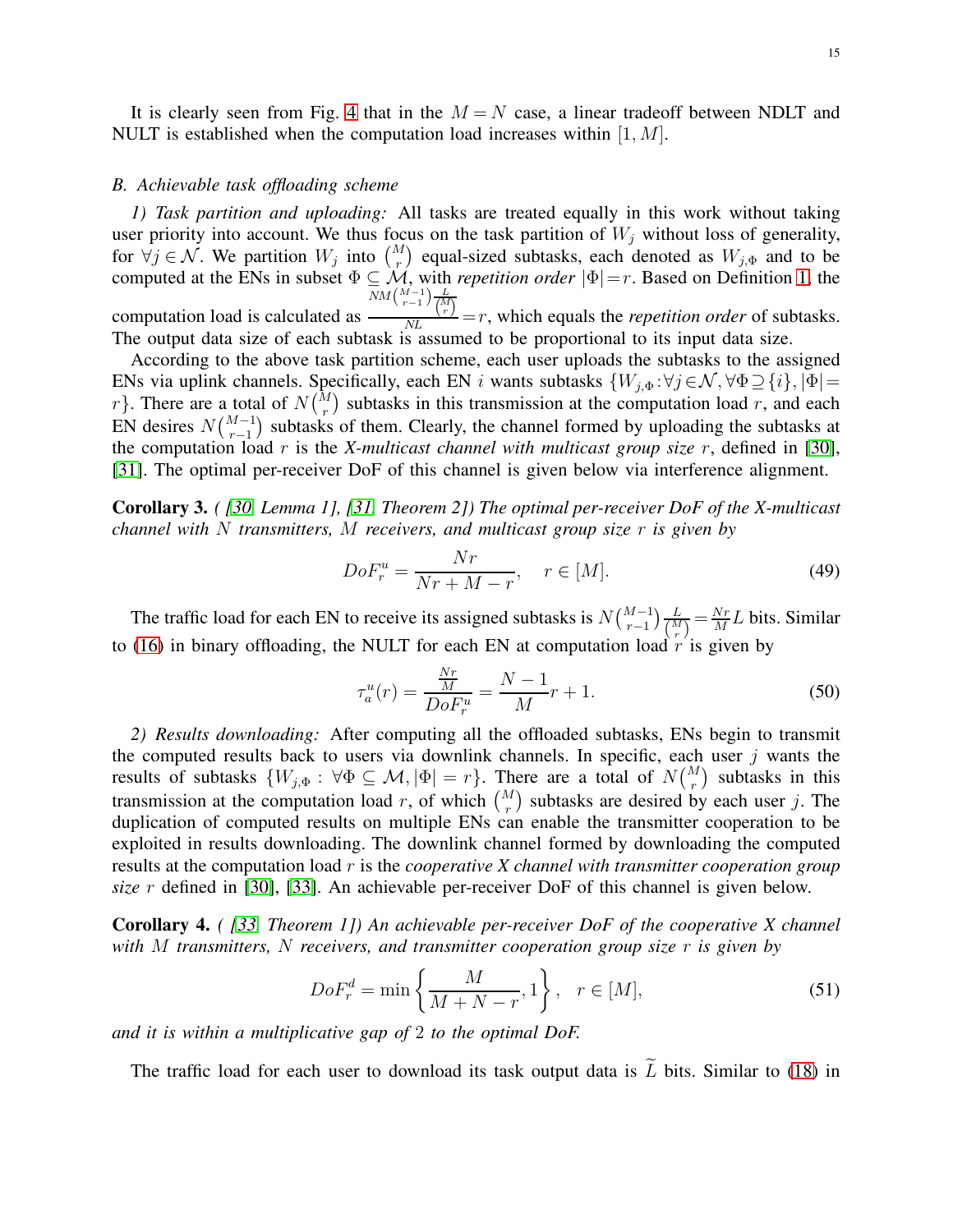binary offloading, the NDLT for each user at computation load  $r$  is given by

<span id="page-15-1"></span>
$$
\tau_a^d(r) = \frac{1}{DoF_r^d} = \max\left\{\frac{N-r}{M} + 1, 1\right\}, \quad r \in [M].
$$
 (52)

By [\(50\)](#page-14-1) and [\(52\)](#page-15-1), we thus obtain an achievable communication latency pair  $(\tau_a^u(r), \tau_a^d(r))$  at an integer computation load  $r \in [M]$  for partial offloading.

*3) Non-integer computation load:* Based on the above scheme, given an integer computation load  $r \in [M]$ , the achievable NULT  $\tau_a^u(r)$  and NDLT  $\tau_a^d(r)$  are given by [\(50\)](#page-14-1) and [\(52\)](#page-15-1), respectively. If  $r$  is a non-integer value, it can be rewritten as as a convex combination of  $[r]$  and  $|r|$ , i.e.,  $r = \lambda[r] + (1-\lambda)|r|$  for some  $\lambda \in [0,1]$ . Then, we can partition the input data of each task into two parts with ratio  $\lambda$  and  $1 - \lambda$ , respectively. Then, we apply the achievable schemes with computation load  $[r]$  and  $[r]$  to offload these two parts, respectively, via a time-sharing way. The corresponding communication latency pair is given by  $\tau_a^u(r) = \lambda \tau_a^u(\lceil r \rceil) + (1-\lambda) \tau_a^u(\lceil r \rceil)$ , and  $\tau_a^d(r) = \lambda \tau_a^d(\lceil r \rceil) + (1-\lambda) \tau_a^d(\lceil r \rceil)$ , i.e.,  $(\tau_a^u(r), \tau_a^d(r)) =$  $\lambda(\tau_a^u([r]), \tau_a^d([r])) + (1-\lambda)(\tau_a^u([r]), \tau_a^d([r]))$ . Actually, for any two integer-valued computation loads  $r_1$  and  $r_2$ , the points on the line segment between  $(\tau_a^u(r_1), \tau_a^d(r_1))$  and  $(\tau_a^u(r_2), \tau_a^d(r_2))$ can be achieved via data partition and time sharing. Thus, the lower convex envelope of the achievable points  $\{(\tau_a^u(r), \tau_a^d(r)) : r \in [M]\}$  is also achievable.

## <span id="page-15-0"></span>*C. Proof of Converse*

*1) Lower bound and gap of NULT:* This proof is similar to the lower bound proof of the NULT for binary offloading. First, we derive an lower bound on the NULT of any given feasible subtask assignment policy with computation load  $r \in [1, M]$ . Then, we construct an optimization problem to obtain the lower bound of the NULT for all feasible subtask assignment policies.

Given a computation load  $r \in [1, M]$ . Consider an arbitrary feasible subtask assignment policy  $\{W_{j,\Phi}\}\$ , where the total subtasks partitioned from task  $W_j$  and assigned to EN i are denoted as  $W_{j,i} \triangleq \{W_{j,\Phi}: \forall \Phi \supseteq \{i\}\}\$  for  $\forall i \in \mathcal{M}$  and  $\forall j \in \mathcal{N}$ , and the size of  $\mathcal{W}_{j,i}$  is assumed to be  $\gamma_{j,i}L$ , and  $\gamma_{i,i}$  satisfies

$$
\sum_{i \in \mathcal{M}} \gamma_{j,i} = r, \quad \forall j \in \mathcal{N} \tag{53}
$$

<span id="page-15-3"></span><span id="page-15-2"></span>
$$
0 \le \gamma_{j,i} \le 1, \quad \forall j \in \mathcal{N}, \ \forall i \in \mathcal{M}.\tag{54}
$$

Let  $y_i$  denote the signal received at each EN i, and  $x_j$  the signal transmitted by each user j, over the block length  $T^u$ . Hence, for any EN  $i \in \mathcal{M}$ , we have the following chain of inequalities,

$$
\sum_{j \in \mathcal{N}} \gamma_{j,i} L = H(\mathcal{W}_{1,i}, \cdots, \mathcal{W}_{N,i})
$$
\n(55)

$$
= I(\mathcal{W}_{1,i},\cdots,\mathcal{W}_{N,i}:\mathbf{y}_i) + H(\mathcal{W}_{1,i},\cdots,\mathcal{W}_{N,i}|\mathbf{y}_i)
$$
(56)

$$
\leq I(\mathcal{W}_{1,i},\cdots,\mathcal{W}_{N,i}:\mathbf{y}_i)+\sum\nolimits_{j\in\mathcal{N}}H(\mathcal{W}_{j,i}|\mathbf{y}_i)\tag{57}
$$

$$
\leq I(\mathbf{x}_1, \mathbf{x}_2, \cdots, \mathbf{x}_N : \mathbf{y}_i) + NT^u \epsilon \tag{58}
$$

$$
\leq T^u \log P_u + NT^u \epsilon. \tag{59}
$$

By dividing on  $\frac{L}{\log P_u}$ , and taking  $P_u \to \infty$  and  $\epsilon \to 0$ , we have  $\tau^u \ge \sum_{j \in \mathcal{N}} \gamma_{j,i}$ .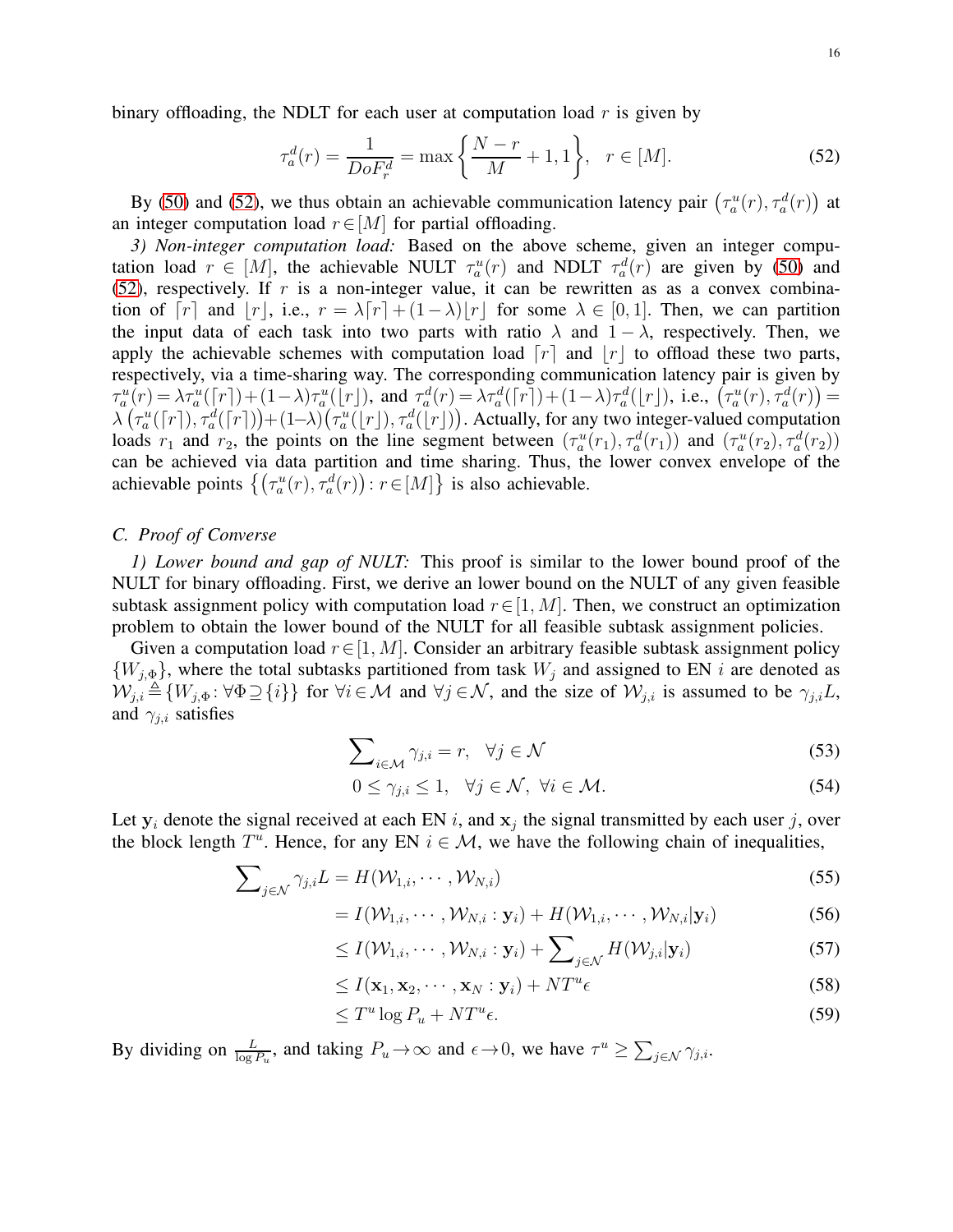On the other hand, for any user  $j \in \mathcal{N}$  and its task input data  $W_j = \bigcup_{i \in \mathcal{M}} \mathcal{W}_{j,i}$ , we also have

$$
L = H(Wj) = H(Wj,1, \cdots, Wj,M)
$$
\n(60)

$$
=I(\mathcal{W}_{j,1},\cdots,\mathcal{W}_{j,M};\mathbf{y}_1,\cdots,\mathbf{y}_M)+H(\mathcal{W}_{j,1},\cdots,\mathcal{W}_{j,M}|\mathbf{y}_1,\cdots,\mathbf{y}_M) \tag{61}
$$

$$
\leq I(\mathbf{x}_{j}:\mathbf{y}_{1},\cdots,\mathbf{y}_{M})+\sum\nolimits_{i\in\mathcal{M}}H(\mathcal{W}_{j,i}|\mathbf{y}_{i})
$$
\n(62)

$$
\leq T^u \log P_u + MT^u \epsilon. \tag{63}
$$

By dividing on  $\frac{L}{\log P_u}$ , and taking  $P_u \to \infty$  and  $\epsilon \to 0$ , we have  $\tau^u \ge 1$ . Combining these two final inequalities of  $\tau^u$ , for any given feasible subtask assignment  $\gamma \triangleq [\gamma_{j,i}]_{i \in \mathcal{M}, \forall j \in \mathcal{N}}$ , the NULT satisfies  $\tau^u \ge \max \left\{ \sum_{j \in \mathcal{N}} \gamma_{j,i}, 1 \right\}$  for  $\forall i \in \mathcal{M}$ , i.e., the minimum NULT of the subtask assignment policy  $\gamma$  is lower bounded by

$$
\tau^{u^*}(r,\gamma) \ge \max_{i \in \mathcal{M}} \max \left\{ \sum_{j \in \mathcal{N}} \gamma_{j,i}, 1 \right\} = \max \left\{ \max_{i \in \mathcal{M}} \sum_{j \in \mathcal{N}} \gamma_{j,i}, 1 \right\}.
$$
 (64)

Hence, the minimum NULT of all subtask assignment policies is given by  $\tau^{u^*}(r) = \min \tau^{u^*}(r, \gamma)$ , and can be lower bounded by the optimal solution of the following linear programming problem,

P2: 
$$
\min_{\gamma} \max \left\{ \max_{i \in \mathcal{M}} \sum_{j \in \mathcal{N}} \gamma_{j,i}, 1 \right\}
$$
*s.t.* (53), (54)

By defining a new variable  $\mu_i = \sum_{j \in \mathcal{N}} \gamma_{j,i}$ , Problem P2 can be transformed into P3 below,

P3: 
$$
\min_{\mu} \max \left\{ \max_{i \in \mathcal{M}} \mu_i, 1 \right\}
$$
  
s.t. 
$$
\sum_{i \in \mathcal{M}} \mu_i = Nr,
$$
  

$$
0 \le \mu_i \le N, \quad \forall i \in \mathcal{M}.
$$
 (66)

For any given feasible solution  $\{\mu_i\}$  to P3, we can also construct a feasible solution to P2 by let  $\gamma_{j,i} = \frac{\mu_i}{N}$  $\frac{\mu_i}{N}$  for  $\forall j \in \mathcal{N}$ ,  $\forall i \in \mathcal{M}$ . Thus, Problem P2 and P3 are equivalent. It can be easily proved that the optimal solution to P3 is given by  $\mu_i^* = \frac{Nr}{M}$  $\frac{N r}{M}$ , and consequently, the optimal solution to P2 is  $\gamma_{j,i}^* = \frac{r}{M}$  $\frac{r}{M}$ . Therefore, the minimum NULT  $\tau^{u^*}(r)$  is lower bounded by

$$
\tau^{u^*}(r) \ge \max\left\{\frac{Nr}{M}, 1\right\}.
$$
\n(67)

Comparing it with the achievable NULT in [\(45\)](#page-12-2) of Theorem [3,](#page-12-1) it can be easily proved that the multiplicative gap between them is within 2, i.e.,  $\frac{\tau_u^u(r)}{e^{u^*}(r)}$  $\frac{\tau_a^u(r)}{\tau^{u^*}(r)} \leq \frac{\frac{N-1}{M}r+1}{\max\{Nr/M,1\}} \leq 2$ . Thus, we complete the proof of the lower bound and gap of the NULT for partial offloading.

*2) Lower bound and gap of NDLT:* Since the downlink channel capacity in this problem cannot exceed the capacity of the  $N$  user MISO broadcast channel with a single  $M$ -antenna transmitter, so the NDLT can be lower bounded by

<span id="page-16-0"></span>
$$
\tau^{d^*} \ge \frac{N}{\min\{M, N\}}.\tag{68}
$$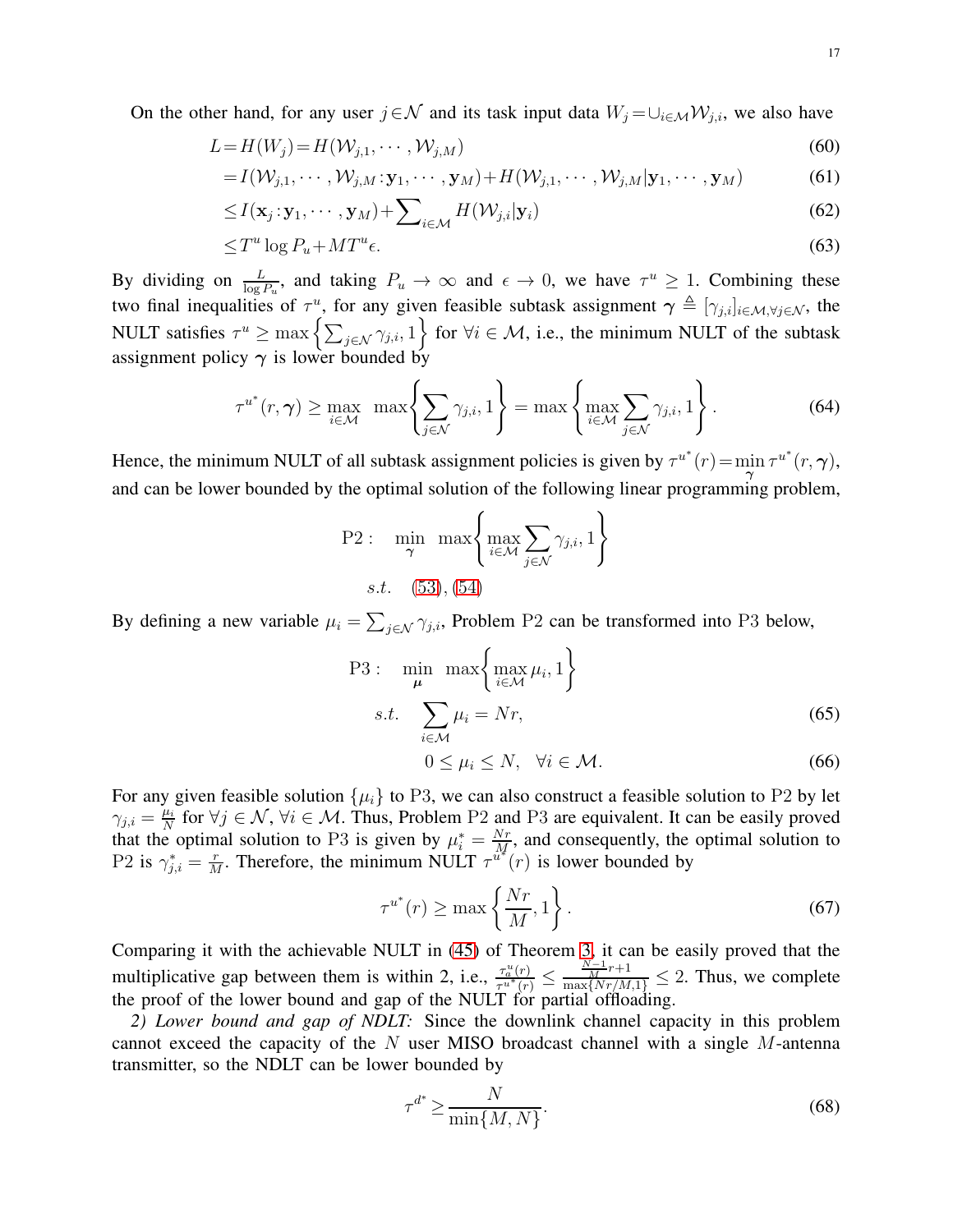The rigorous proof is the same as the lower bound proof of NDLT for binary offloading in Section [III-C2.](#page-11-2) The multiplicative gap between the achievable NDLT in [\(46\)](#page-12-3) of Theorem [3](#page-12-1) and the lower bound in [\(68\)](#page-16-0) is within 2, i.e.,  $\frac{\tau_a^d(r)}{\tau_a d^* (r)}$  $\frac{\tau_a^d(r)}{\tau^{d^*(r)}} \leq \frac{\max\{\frac{N-r}{M}+1,1\}}{N/\min\{M,N\}} \leq 2.$ 

#### V. CONCLUSION

<span id="page-17-0"></span>This paper studies a fundamental tradeoff between computation load  $r$  and communication latency  $(\tau^u(r), \tau^d(r))$  defined as the pair of normalized uploading time (NULT) and normalized downloading time (NDLT), in the MEC network with  $M$  ENs and  $N$  users. We exploit the idea of computation replication in task offloading schemes to speed up the computed result downloading via transmission cooperation, in binary and partial offloading cases. We develop an order-optimal achievable communication latency pair at a given computation load, and both the NULT and NDLT are within multiplicative gaps of 2 to their lower bounds. Particularly, the NULT in binary offloading is optimal. We show that the NDLT can be traded by the computation load r in the specific interval. It is an *inversely proportional function* for  $\frac{MN}{M+N} \le r \le M$  in binary offloading, and a *linear decreasing function* for  $1 \le r \le \min\{M, N\}$  in partial offloading, both of which decrease at the expense of increasing the NULT linearly. Hence, computation replication is very beneficial in reducing the communication latency for offloading tasks whose output data size is larger than the input data size. Our results reveal a fundamental relationship between computation load and communication latency in MEC systems.

## **APPENDIX**

# <span id="page-17-1"></span>*A. Proof of Lemma [1](#page-8-2)*

*1) Achievable scheme:* We use the partial interference alignment scheme with a  $u_s = n s^{\Gamma} +$  $(s+1)^{\Gamma}$  symbol extension over the original channel, where  $s \in \mathbb{N}$  and  $\Gamma = M(N-n)$ . Specifically, each transmitter j encodes the task input message  $W_j$  into  $s^{\Gamma}$  independent streams  $x_j^l$ ,  $l \in [s^{\Gamma}]$ , each beamformed along a  $u_s \times 1$  column vector  $\mathbf{v}_j^l$ . So the symbol  $\bar{\mathbf{X}}_j$  transmitted at transmitter j can be expressed as

$$
\bar{\mathbf{X}}_j = \sum_{l=1}^{s^{\Gamma}} x_j^l \mathbf{v}_j^l = \bar{\mathbf{V}}_j \mathbf{X}_j,
$$
\n(69)

where  $\mathbf{X}_j \triangleq (x_j^l)_{l=1}^{s^{\Gamma}}$  is a  $s^{\Gamma} \times 1$  column vector, and  $\bar{\mathbf{V}}_j = [\mathbf{v}_j^l]_{l=1}^{s^{\Gamma}}$  is a  $u_s \times s^{\Gamma}$  matrix. Then, the received signal at EN  $i$  can be written as

$$
\bar{\mathbf{Y}}_i = \sum_{j=1}^N \bar{\mathbf{H}}_{ij} \bar{\mathbf{V}}_j \mathbf{X}_j + \bar{\mathbf{Z}}_i, \tag{70}
$$

where  $\bar{Y}_i$  and  $\bar{Z}_i$  represent the  $u_s$  symbol extension of the received signal  $Y_i$  and noise  $Z_i$ , respectively.  $\bar{H}_{ij}$  is a  $u_s \times u_s$  diagonal matrix representing the  $u_s$  symbol extension of the channel, whose *l*-th diagonal element is  $h_{ij}(l)$ .

Next, we design the beamforming vectors such that each receiver  $i$  can decode the  $n$  desired signals  $\{X_{k+1}:k\in[(i-1)n:(in-1)]\text{(mod }N\}$  by zero-forcing the interferences. To align the N–n interference signals at each receiver together in the space with dimension  $(s+1)^{\Gamma}$ , beamforming vectors need to satisfy the following conditions:

<span id="page-17-2"></span>
$$
\text{span}(\bar{\mathbf{H}}_{ij}\bar{\mathbf{V}}_j) \prec \text{span}(\mathbf{V}), \forall i \in \mathcal{M}, \forall j \in \mathcal{N}, (i,j) \notin \{(i,k+1): k \in [(i-1)n:(in-1)] \ (\text{mod} N) \} \tag{71}
$$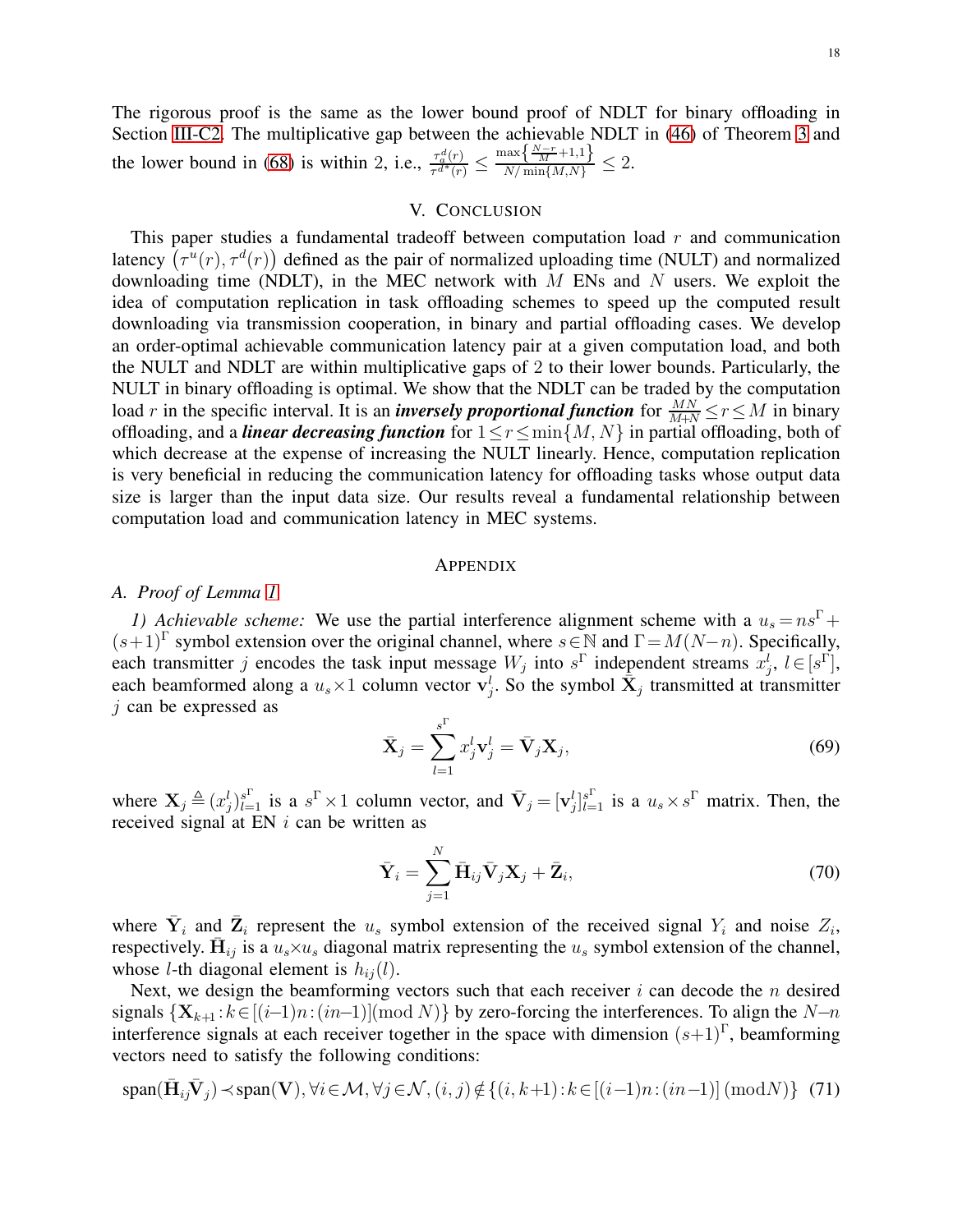where span(P) denotes the space spanned by the column vectors of matrix  $P$ , and  $V$  is a  $u_s \times (s+1)^{\Gamma}$  matrix. Now we need to design the column vectors of  $\bar{V}^{[j]}$  and V to satisfy [\(71\)](#page-17-2). Let w be a  $u_s \times 1$  column vector  $\mathbf{w} = (1, 1, \dots, 1)^\text{T}$ . The sets of column vectors of  $\bar{\mathbf{V}}_j$  and  $\mathbf{V}$ , denoted as  $\bar{V}_j$  and V, respectively, are given as below

$$
\bar{\mathcal{V}}_{j} = \underbrace{\left\{\left(\prod_{t \in \mathcal{M}, q \in \mathcal{N}, (t,q) \notin \{(t,k+1):k \in [(t-1)n:(tn-1)] \text{ (mod } N)\}}^{(i_{t} \bar{\mathbf{H}}_{tq})^{\alpha_{tq}}} \right) \mathbf{w} : \alpha_{tq} \in [0:s-1] \right\}}_{a \text{ total of } s \text{ F columns}},
$$
\n
$$
\mathcal{V} = \underbrace{\left\{\left(\prod_{t \in \mathcal{M}, q \in \mathcal{N}, (t,q) \notin \{(t,k+1):k \in [(t-1)n:(tn-1)] \text{ (mod } N)\}}^{(i_{t} \bar{\mathbf{H}}_{tq})^{\alpha_{tq}}} \right) \mathbf{w} : \alpha_{tq} \in [0:s] \right\}}_{a \text{ total of } (s+1)^{\Gamma} \text{ columns}}.
$$
\n(73)

We then show that the desired signal streams received at each receiver are linearly independent of each other and interference signal streams such that the desired streams can be decoded by zero-forcing interferences. At any receiver  $i$ , the desired signal streams are beamformed along the ns<sup>Γ</sup> vectors of  $\left[\bar{\mathbf{H}}_{i,i_1}\bar{\mathbf{V}}_{i_1} \ \ \bar{\mathbf{H}}_{i,i_2}\bar{\mathbf{V}}_{i_2} \ \cdots \ \bar{\mathbf{H}}_{i,i_n}\bar{\mathbf{V}}_{i_n}\right]$ , where  $i_m = (i-1)n+m \,(\text{mod } N)$ ,  $m \in [n]$ . By condition [\(71\)](#page-17-2), the interference streams at any receiver  $i$  from transmitter  $j$  are aligned at the column vector space of V for  $j \in [N] / \{k+1 : k \in [(i-1)n : in-1] \pmod{N}\}$ . To decode the desired  $ns^{\Gamma}$  streams successfully, it suffices to show that the  $u_s \times u_s$  matrix

<span id="page-18-1"></span><span id="page-18-0"></span>
$$
\mathbf{A}_{i} = \begin{bmatrix} \bar{\mathbf{H}}_{i,i} \bar{\mathbf{V}}_{i1} & \bar{\mathbf{H}}_{i,i} \bar{\mathbf{V}}_{i2} & \cdots & \bar{\mathbf{H}}_{i,i} \bar{\mathbf{V}}_{i_n} & \mathbf{V} \end{bmatrix}
$$
(74)

has a full rank of  $u_s$  almost surely for  $\forall i \in \mathcal{M}$ . By the beamforming vectors in [\(72\)](#page-18-0) and [\(73\)](#page-18-1), we can observe that the  $u_s$  elements in the *l*-th row of  $A_i$  have the following forms

$$
\underbrace{\left\{\underset{t \in \mathcal{M}, q \in \mathcal{N}, (t,q) \notin \{(t,k+1):k \in [(t-1)n:(tn-1)] \text{ (mod } N)\}}{\prod_{a \text{ total of } ns^{\Gamma} \text{ elements}} (\underset{h_{tq}(l))}{h_{tq}(l)})^{\alpha_{tq}} : \alpha_{tq} \in [0:s-1], m \in [n] \right\}}_{a \text{ total of } ns^{\Gamma} \text{ elements}}
$$
\n
$$
\left\{\underset{t \in \mathcal{M}, q \in \mathcal{N}, (t,q) \notin \{(t,k+1):k \in [(t-1)n:(tn-1)] \text{ (mod } N)\}}{\prod_{a \text{ total of } (s+1)^{\Gamma} \text{ elements}} (\underset{h_{tq}(l))}{h_{tq}(l)})^{\beta_{tq}} : \beta_{tq} \in [0:s] \right\},
$$
\n(75)

<span id="page-18-2"></span>where  $\{h_{ij}(l)\}\$  are drawn independently from a continuous probability distribution. We observe from [\(75\)](#page-18-2) that all the elements of  $A_i$  meet the two conditions of [\[34,](#page-22-6) Lemma 1]. Hence, the matrix  $A_i$  is a full-rank matrix for  $\forall i \in \mathcal{M}$ . Taking s to infinity, the DoF for each receiver achieved by above scheme is given by  $\lim_{s \to +\infty} \frac{\overset{n}{ns} \Gamma}{ns \Gamma + (s+1) \Gamma} = \frac{n}{n+1} = \frac{Nr}{Nr+1}$  $\frac{Nr}{Nr+M}$ .

Further, consider the basic scheme that N transmitters deliver their messages to the assigned receivers in the time division manner, which achieves a DoF of  $\frac{n}{N} = \frac{r}{M}$  $\frac{r}{M}$  for each receiver. Therefore, the per-receiver DoF of the considered interference-multicast channel with multicast group size r is given by  $DoF_r^u = \max\left\{\frac{Nr}{Nr+M}, \frac{r}{M}\right\}$  $\frac{r}{M}$ .

*2) Converse Proof of Lemma [1:](#page-8-2)* In Section [III-C1,](#page-9-5) we have proved that the NULT of the task assignment and uploading scheme in Section [III-B1](#page-7-2) is information-theoretically optimal, so the per-receiver DoF of the considered uplink channel in [\(15\)](#page-8-3) of Lemma [1](#page-8-2) must also be optimal.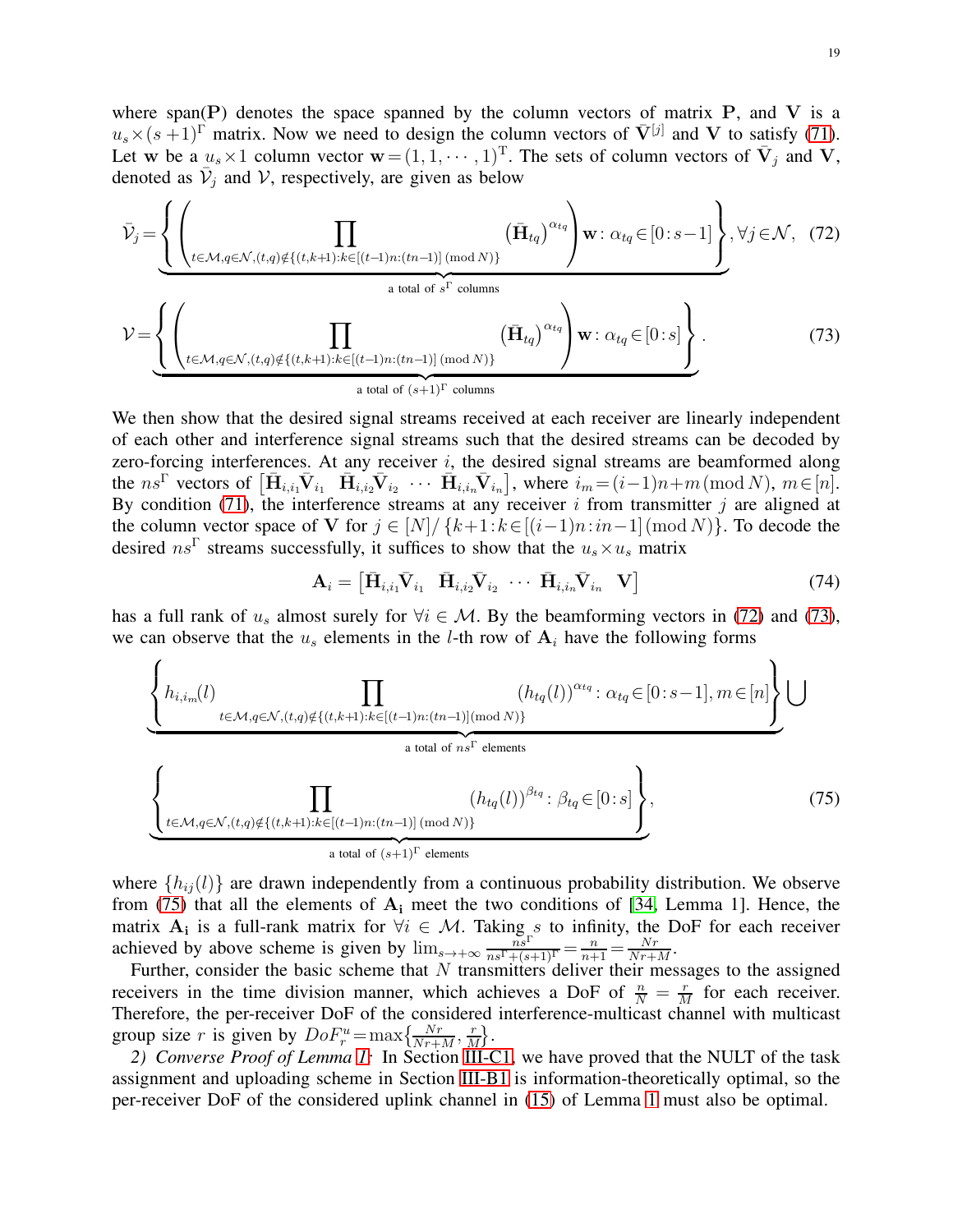#### <span id="page-19-0"></span>*B. Proof of Lemma [2](#page-9-6)*

*1)* Achievability: We show the achievable schemes in two cases,  $r = 1$  and  $r > 2$ , respectively. i)  $r=1$ : By [\(14\)](#page-7-1), the task output messages at each transmitter i can be represented as  $\{ \widetilde{W}_j : j \in \mathbb{N} \}$  $[(i-1)n+1:in]$ . Let  $\Gamma = M(N-1)$  and consider a  $u_s = s^{\Gamma} + n(s+1)^{\Gamma}$  symbol extension. Each message  $W_j$  are encoded into  $s^{\Gamma}$  independent streams  $x_j^l$ ,  $l \in [s^{\Gamma}]$ , each beamformed along a  $u_s \times 1$ column vector  $\mathbf{v}_j^l$ , for  $\forall j \in \mathcal{N}$ . Then, the signal transmitted at transmitter i can be expressed as

$$
\bar{\mathbf{X}}_i = \sum_{j=(i-1)n+1}^{in} \sum_{l=1}^{s^{\Gamma}} x_j^l \mathbf{v}_j^l = \sum_{j=(i-1)n+1}^{in} \bar{\mathbf{V}}_j \mathbf{X}_j,
$$
\n(76)

where  $X_j = (x_j^l)_{l=1}^{s^{\Gamma}}$  is a  $s^{\Gamma} \times 1$  column vector and  $\bar{V}_j = [\mathbf{v}_j^l]_{l=1}^{s^{\Gamma}}$  is a  $u_s \times s^{\Gamma}$  matrix. The signal received at receiver  $j$  can be expressed as

$$
\bar{\mathbf{Y}}_j = \sum_{i=1}^M \bar{\mathbf{G}}_{ji} \sum_{k=(i-1)n+1}^{in} \bar{\mathbf{V}}_k \mathbf{X}_k + \bar{\mathbf{Z}}_j, \tag{77}
$$

where  $\bar{G}_{ji}$  is a  $u_s \times u_s$  diagonal matrix representing the  $u_s$  symbol extension of the channel,  $\bar{Y}_j$ and  $\bar{\mathbf{Z}}_j$  represent the  $u_s$  symbol extension of the received signal  $Y_j$  and noise  $Z_j$ , respectively.

Next, we align the interferences at each receiver  $j$  such that the total dimension of the spaces spanned by the interference vectors is  $n(s+1)^{\Gamma}$ . Then, the desired  $s^{\Gamma}$  streams corresponding to the desired signal  $X_j$  can be decoded by zero-forcing the interferences from an  $u_s = s^{\Gamma} + n(s+1)^{\Gamma}$ . dimensional received signal vector. We ensure this by designing the beamforming vectors  $\{\vec{V}_j\}$ as follows, where the message  $\widetilde{W}_j$  desired by receiver j is at transmitter  $\lceil \frac{j}{n} \rceil$  $\frac{d}{n}$   $\in \mathcal{M}$  by [\(14\)](#page-7-1),

<span id="page-19-1"></span>
$$
\operatorname{span}(\bar{G}_{ji}\bar{V}_{(i-1)n+1}) \subset \operatorname{span}(\mathbf{U}_1) \n\operatorname{span}(\bar{G}_{ji}\bar{V}_{(i-1)n+2}) \subset \operatorname{span}(\mathbf{U}_2) \n\vdots \n\operatorname{span}(\bar{G}_{ji}\bar{V}_{(i-1)n+k}) \subset \operatorname{span}(\mathbf{U}_k) \n\vdots \n\operatorname{span}(\bar{G}_{ji}\bar{V}_{(i-1)n+k}) \subset \operatorname{span}(\mathbf{U}_k) \n\vdots \n\operatorname{span}(\bar{G}_{ji}\bar{V}_{in}) \subset \operatorname{span}(\mathbf{U}_n)
$$
\n(78)

where  $U_k$  is a  $u_s \times (s+1)^\Gamma$  matrix,  $\forall k \in [n]$ . Next, we design  $\{V_j\}$  and  $\{U_k\}$  to satisfy above conditions. First, we generate  $n \ u_s \times 1$  column vectors  $\mathbf{w}_k = (w_k^l)_{l=1}^{u_s}, \ k \in [n]$ . All elements of these *n* vectors are chosen i.i.d from some continuous distribution whose support lies between a finite minimum value and a finite maximum value. Then, the sets of column vectors of  $\overline{V}_j$  and  $U_k$  are denoted as  $\bar{\mathcal{V}}_j$  and  $\mathcal{U}_k$ , respectively, and are given as follows,

$$
\bar{\mathcal{V}}_{(i-1)n+k} = \left\{ \left( \prod_{q \in \mathcal{N}, t \in \mathcal{M}, (q,t) \neq ((t-1)n+k,t)} (\bar{\mathbf{G}}_{qt})^{\alpha_{qt}} \right) \mathbf{w}_k : \alpha_{qt} \in [0:s-1] \right\}, \forall i \in \mathcal{M}, \forall k \in [n], \tag{79}
$$

$$
\mathcal{U}_k = \left\{ \left( \prod_{t \in \mathcal{M}, q \in \mathcal{N}, (q, t) \neq ((t-1)n+k, t)} (\bar{\mathbf{G}}_{qt})^{\alpha_{qt}} \right) \mathbf{w}_k \colon \alpha_{qt} \in [0:s] \right\}, \forall k \in [n].
$$
\n(80)

In the following, we show that the desired signal streams are linearly independent with the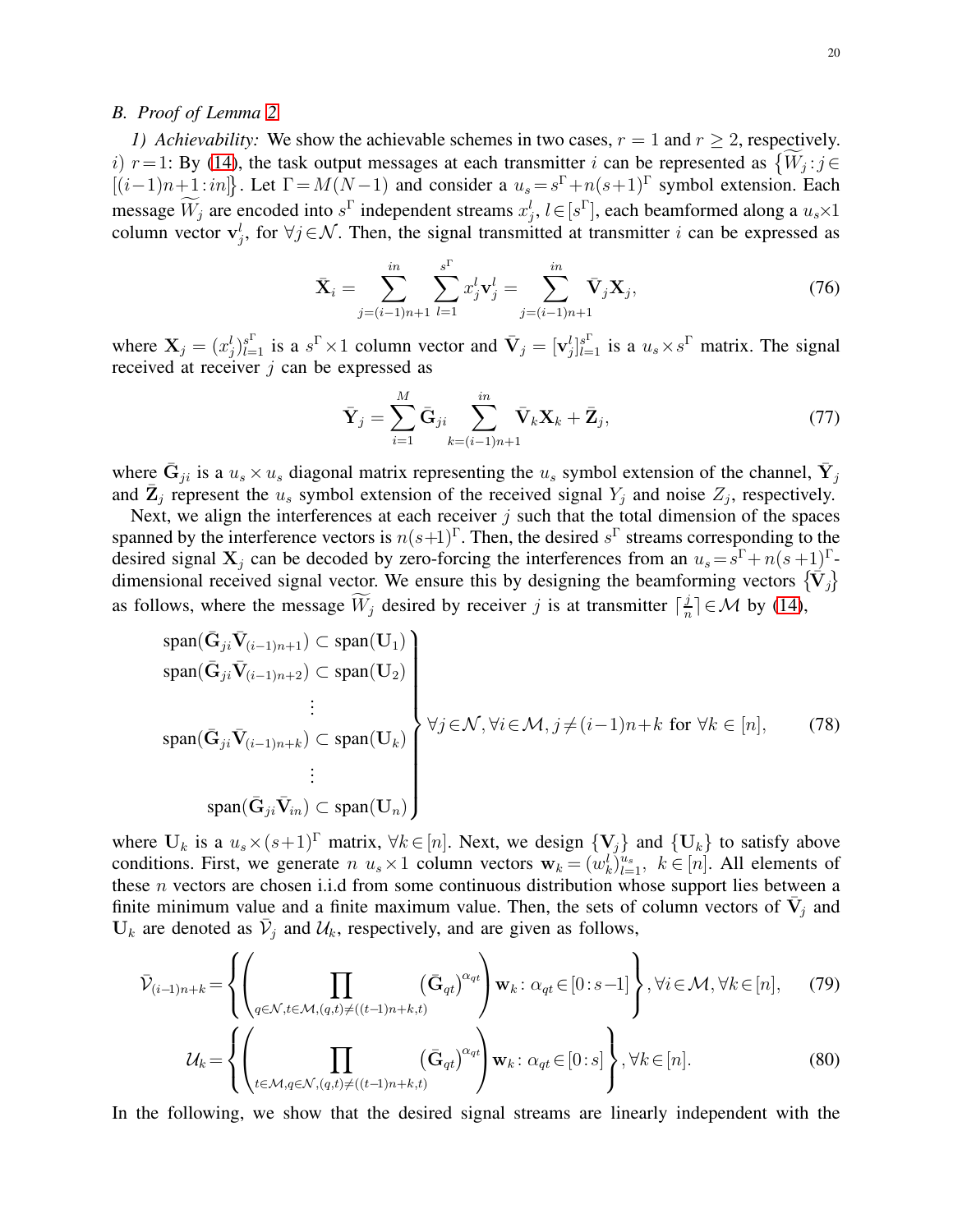interference signal streams, and hence can be decoded by zero-forcing the interference. Consider the signal vectors received at any receiver  $j = (i-1)n+k$ ,  $i \in \mathcal{M}$ ,  $k \in [n]$ . By [\(78\)](#page-19-1), the desired signal streams are beamformed along the s<sup> $\Gamma$ </sup> vectors of  $\bar{G}_{(i-1)n+k,i}\bar{V}_{(i-1)n+k}$ , while the interference vectors are aligned at the column vector spaces of  $U_{k'}$ ,  $\forall k' \in [n]$ . To decode the desired streams successfully, it suffices to show that the  $u_s \times u_s$  matrix

<span id="page-20-0"></span>
$$
\Lambda_j = \Lambda_{(i-1)n+k} = \left[ \bar{\mathbf{G}}_{(i-1)n+k,i} \bar{\mathbf{V}}_{(i-1)n+k} \quad \mathbf{U}_1 \quad \mathbf{U}_2 \quad \cdots \quad \mathbf{U}_n \right]
$$
(81)

is a full-rank matrix almost surely for  $\forall j \in \mathcal{N}$  or  $\forall i \in \mathcal{M}$  and  $\forall k \in [n]$ . It is seen that the *l*-th row elements of  $\Lambda_i$  have the following forms,

$$
\left\{ h_{(i-1)n+k,i}(l) \prod_{q \in \mathcal{N}, t \in \mathcal{M}, (q,t) \neq ((t-1)n+k,t)} (g_{qt}(l))^{\alpha_{qt}} w_k(l) : \alpha_{qt} \in [0:s-1] \right\} \bigcup
$$
\n
$$
\left\{ \prod_{q \in \mathcal{N}, t \in \mathcal{M}, (q,t) \neq ((t-1)n+k',t)} (g_{qt}(l))^{\beta_{qt}} w_{k'}(l) : \beta_{qt} \in [0:s], k' \in [n] \right\}.
$$
\n(82)

By  $(82)$ , we have:

1) The product term in the l-th row of  $U_k$  contains  $w_k(l)$  with exponent 1, but do not contain  $w_{k'}(l), \forall k' \neq k$ . Thus, all the monomial elements in the l-th row of  $[\mathbf{U}_1 \ \mathbf{U}_2 \ \cdots \ \mathbf{U}_n]$  are unique. 2) The equations corresponding to  $G_{(i-1)n+k,i}$  are not contained in the interference alignment relations of [\(78\)](#page-19-1) for  $U_k$ , so the monomial elements in the l-th row of  $U_k$  do not contain  $h_{(i-1)n+k,i}$ ,  $\forall i \in \mathcal{M}$ . It means that all the monomial terms in  $\bar{G}_{(i-1)n+k,i}\bar{V}_{(i-1)n+k}$  are different from those in  $\mathbf{U}_k$ . They are also different from the monomial terms in  $\mathbf{U}_{k'}$ ,  $\forall k' \neq k$ , due to  $w_k(l)$ .

Therefore, we can conclude that these  $u_s$  vectors in  $\Lambda_j$  are independent, and hence  $\Lambda_j$  is a fullrank matrix. Taking s to infinity, the scheme achieves a per-receiver DoF of  $\lim_{s\to+\infty} \frac{s}{s^T+n}$  $\frac{s^1}{s^{\Gamma}+n(s+1)^{\Gamma}}=$  $\frac{1}{1+n} = \frac{M}{N+n}$  $\frac{M}{N+M}$ . Comparing it with the DoF of  $\frac{1}{N}$  achieved by TDMA, the per-receiver DoF of the considered downlink channel for  $r = 1$  is given by  $DoF_1^d = \max\left\{\frac{M}{N+M}, \frac{1}{N}\right\}$  $\frac{1}{N}$ .

ii)  $r \geq 2$ : We first consider interference neutralization enabled by transmitter cooperation. Encode the task output message  $\widetilde{W}_j$  into r independent streams  $x_j^p$  $_j^p$ ,  $p \in [r]$ . For better illustration, each stream  $x_i^p$  $_j^p$  is given an index  $(p-1)N+j$ . There are a total of Nr (or Mn) different streams corresponding to all N messages. Based on the index order, these Nr different streams can be divided into N groups, each group with r different streams, where the  $k$ -th group is given by

$$
\mathcal{Q}_k = \left\{ x_j^p : (p-1)N + j \in [(k-1)r+1:kr] \right\}, \ k \in [N]. \tag{83}
$$

Since each message exists at r different transmitters, each stream is also owned by r different transmitters. Each group of streams is downloaded in the time division manner. The downlink channel formed by transmitting each group of r streams can be treated as a MISO broadcast channel with perfect transmitter cooperation, whose sum DoF is  $r$  [\[22\]](#page-21-16), [\[35\]](#page-22-7) achieved by using interference neutralization. Thus, a DoF of  $\frac{r}{N}$  is obtained for each receiver in the  $r \geq 2$  case.

Then, we apply asymptotic interference alignment scheme in the  $r = 1$  case. Since  $\frac{N}{M} = n_1$ , the messages at each transmitter i are  $\{\widetilde{W}_k : k \in [(i-1)n_1+1 : in_1]\}$  for  $r = 1$  and  $\{\widetilde{W}_{k+1} :$  $k \in [(i-1)rn_1 : (irn_1-1)]$ (mod N) for  $r \ge 2$ . In  $r \ge 2$  case, we can let each transmitter only transmit the  $n_1$  messages among the total  $rn_1$  messages, and different transmitters transmit nonoverlapped messages. By doing so, we construct a downlink channel with the same information flow as  $r = 1$  case. Utilizing the alignment scheme in  $r = 1$  case, we thus obtain a per-receiver DoF of  $\frac{M}{N+M}$  for  $r \ge 2$  case. Comparing above two schemes, a Dof of  $\max\left\{\frac{M}{N+M}, \frac{r}{N}\right\}$  $\frac{r}{N}$  is obtained.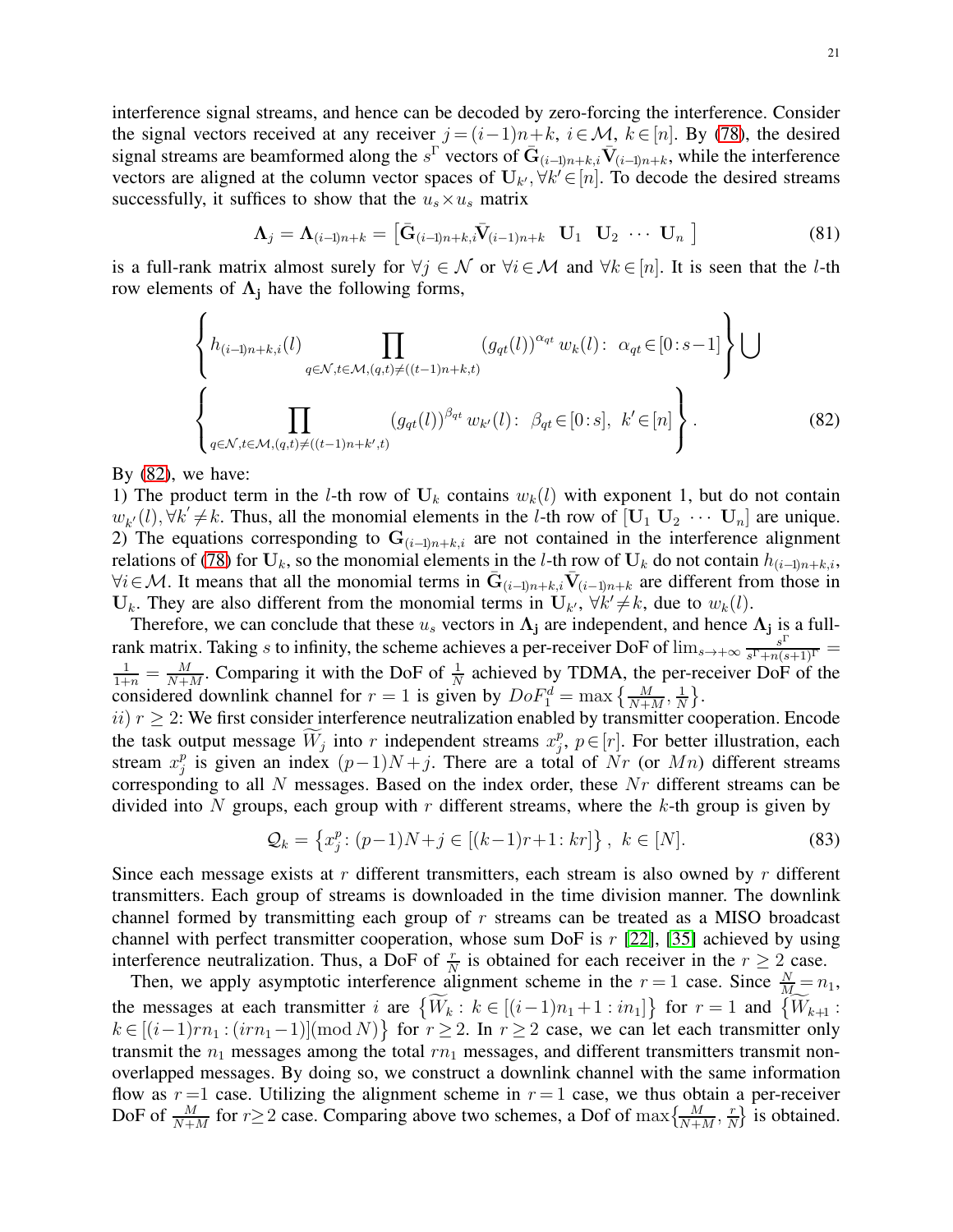Summarizing the per-receiver DoF for  $r=1$  and  $r>2$  cases, we thus prove Lemma [2.](#page-9-6)

*2) Converse proof of Lemma [2:](#page-9-6)* By using the maximum sum DoF min{M, N} of MISO broadcast channels [\[36\]](#page-22-8), the optimal per-receiver DoF  $DoF_r^{d^*}$ <sup>nd\*</sup> is upper bounded by  $\frac{\min\{M,N\}}{N}$ , and the gap between this upper bound and the lower bound in [\(17\)](#page-9-1) satisfies  $\frac{DoF_r^d}{DoF_r^d} \leq 2$ .

#### **REFERENCES**

- <span id="page-21-4"></span>[1] K. Li, M. Tao, and Z. Chen, "Exploiting computation replication in multi-user multi-server mobile edge computing networks," in *Proc. IEEE Global Commun. Conf. (GLOBECOM)*, Dec. 2018, pp. 1–7.
- <span id="page-21-5"></span>[2] K. Li, M. Tao, and Z. Chen, "A computation-communication tradeoff study for mobile edge computing networks," *Submitted to IEEE ISIT 2019*. [Online]. Available:<http://iwct.sjtu.edu.cn/Personal/mxtao/paper/isit19-Li-long.pdf>
- <span id="page-21-0"></span>[3] M. Chiang and T. Zhang, "Fog and IoT: An overview of research opportunities," *IEEE Internet Things J.*, vol. 3, no. 6, pp. 854–864, Dec. 2016.
- <span id="page-21-1"></span>[4] A. P. Miettinen and J. K. Nurminen, "Energy efficiency of mobile clients in cloud computing," in *Proc. USENIX Conf. on Hot Topics in Cloud Comput.*, Jun. 2010, pp. 4–4.
- <span id="page-21-2"></span>[5] ETSI, "Mobile edge computing: A key technology towards 5G," *White Paper*, Sep. 2015. [Online]. Available: [http://www.etsi.org/images/files/ETSIWhitePapers/etsi](http://www.etsi.org/images/files/ETSIWhitePapers/etsi_wp11_mec_a_key_technology_towards_5g.pdf)\_wp11\_mec\_a\_key\_technology\_towards\_5g.pdf
- <span id="page-21-3"></span>[6] M. Satyanarayanan, P. Bahl, R. Caceres, and N. Davies, "The case for vm-based cloudlets in mobile computing," *IEEE Pervasive Comput.*, vol. 8, no. 4, pp. 14–23, Oct. 2009.
- <span id="page-21-6"></span>[7] S. Barbarossa, S. Sardellitti, and P. D. Lorenzo, "Communicating while computing: Distributed mobile cloud computing over 5G heterogeneous networks," *IEEE Signal Process. Mag.*, vol. 31, no. 6, pp. 45–55, Nov. 2014.
- [8] D. Huang, P. Wang, and D. Niyato, "A dynamic offloading algorithm for mobile computing," *IEEE Trans. Wireless Commun.*, vol. 11, no. 6, pp. 1991–1995, Jun. 2012.
- <span id="page-21-7"></span>[9] J. Liu, Y. Mao, J. Zhang, and K. B. Letaief, "Delay-optimal computation task scheduling for mobile-edge computing systems," in *Proc. IEEE Int. Symp. Inf. Theory (ISIT)*, Jul. 2016, pp. 1451–1455.
- <span id="page-21-8"></span>[10] W. Zhang, Y. Wen, K. Guan, D. Kilper, H. Luo, and D. O. Wu, "Energy-optimal mobile cloud computing under stochastic wireless channel," *IEEE Trans. Wireless Commun.*, vol. 12, no. 9, pp. 4569–4581, Sep. 2013.
- <span id="page-21-9"></span>[11] O. Munoz, A. Pascual-Iserte, and J. Vidal, "Optimization of radio and computational resources for energy efficiency in latency-constrained application offloading," *IEEE Trans. Veh. Technol.*, vol. 64, no. 10, pp. 4738–4755, Oct. 2015.
- <span id="page-21-10"></span>[12] C. You, K. Huang, H. Chae, and B. H. Kim, "Energy-efficient resource allocation for mobile-edge computation offloading," *IEEE Trans. Wireless Commun.*, vol. 16, no. 3, pp. 1397–1411, Mar. 2017.
- [13] F. Wang, J. Xu, X. Wang, and S. Cui, "Joint offloading and computing optimization in wireless powered mobile-edge computing systems," *IEEE Trans. Wireless Commun.*, vol. 17, no. 3, pp. 1784–1797, Mar. 2018.
- [14] Y. Mao, J. Zhang, S. H. Song, and K. B. Letaief, "Stochastic joint radio and computational resource management for multi-user mobile-edge computing systems," *IEEE Trans. Wireless Commun.*, vol. 16, no. 9, pp. 5994–6009, Sep. 2017.
- <span id="page-21-14"></span>[15] A. Al-Shuwaili and O. Simeone, "Energy-efficient resource allocation for mobile edge computing-based augmented reality applications," *IEEE Wireless Commun. Letters*, vol. 6, no. 3, pp. 398–401, Jun. 2017.
- <span id="page-21-15"></span>[16] S. Bi and Y. J. Zhang, "Computation rate maximization for wireless powered mobile-edge computing with binary computation offloading," *IEEE Trans. Wireless Commun.*, vol. 17, no. 6, pp. 4177–4190, Jun. 2018.
- [17] J. Ren, G. Yu, Y. Cai, and Y. He, "Latency optimization for resource allocation in mobile-edge computation offloading," *IEEE Trans. on Wireless Commun.*, vol. 17, no. 8, pp. 5506–5519, Aug. 2018.
- [18] X. Chen, L. Jiao, W. Li, and X. Fu, "Efficient multi-user computation offloading for mobile-edge cloud computing," *IEEE/ACM Trans. Netw.*, vol. 24, no. 5, pp. 2795–2808, Oct. 2016.
- <span id="page-21-11"></span>[19] S. Sardellitti, G. Scutari, and S. Barbarossa, "Joint optimization of radio and computational resources for multicell mobileedge computing," *IEEE Trans. Signal Inf. Process. Netw.*, vol. 1, no. 2, pp. 89–103, Jun. 2015.
- <span id="page-21-12"></span>[20] T. Q. Dinh, J. Tang, Q. D. La, and T. Q. S. Quek, "Offloading in mobile edge computing: Task allocation and computational frequency scaling," *IEEE Trans. Commun.*, vol. 65, no. 8, pp. 3571–3584, Aug. 2017.
- <span id="page-21-13"></span>[21] T. X. Tran and D. Pompili, "Joint task offloading and resource allocation for multi-server mobile-edge computing networks," *IEEE Trans. Veh. Technol.*, vol. 68, no. 1, pp. 856–868, Jan 2019.
- <span id="page-21-16"></span>[22] V. S. Annapureddy, A. E. Gamal, and V. V. Veeravalli, "Degrees of freedom of interference channels with CoMP transmission and reception," *IEEE Trans. Inf. Theory*, vol. 58, no. 9, pp. 5740–5760, Sep. 2012.
- <span id="page-21-17"></span>[23] V. R. Cadambe and S. A. Jafar, "Interference alignment and degrees of freedom of the K-user interference channel," *IEEE Trans. Inf. Theory*, vol. 54, no. 8, pp. 3425–3441, Aug. 2008.
- <span id="page-21-18"></span>[24] K. Lee, M. Lam, R. Pedarsani, D. Papailiopoulos, and K. Ramchandran, "Speeding up distributed machine learning using codes," *IEEE Trans. Inf. Theory*, vol. PP, no. 99, pp. 1–1, 2017.
- [25] D. Wang, G. Joshi, and G. Wornell, "Efficient task replication for fast response times in parallel computation," in *Proc. ACM SIGMETRICS*, 2014.
- <span id="page-21-19"></span>[26] Y. Sun, C. E. Koksal, and N. B. Shroff, "On delay-optimal scheduling in queueing systems with replications," *CoRR*, vol. abs/1603.07322, 2016. [Online]. Available:<http://arxiv.org/abs/1603.07322>
- <span id="page-21-20"></span>[27] S. Li, M. A. Maddah-Ali, Q. Yu, and A. S. Avestimehr, "A fundamental tradeoff between computation and communication in distributed computing," *IEEE Trans. Inf. Theory*, vol. PP, no. 99, pp. 1–1, 2017.